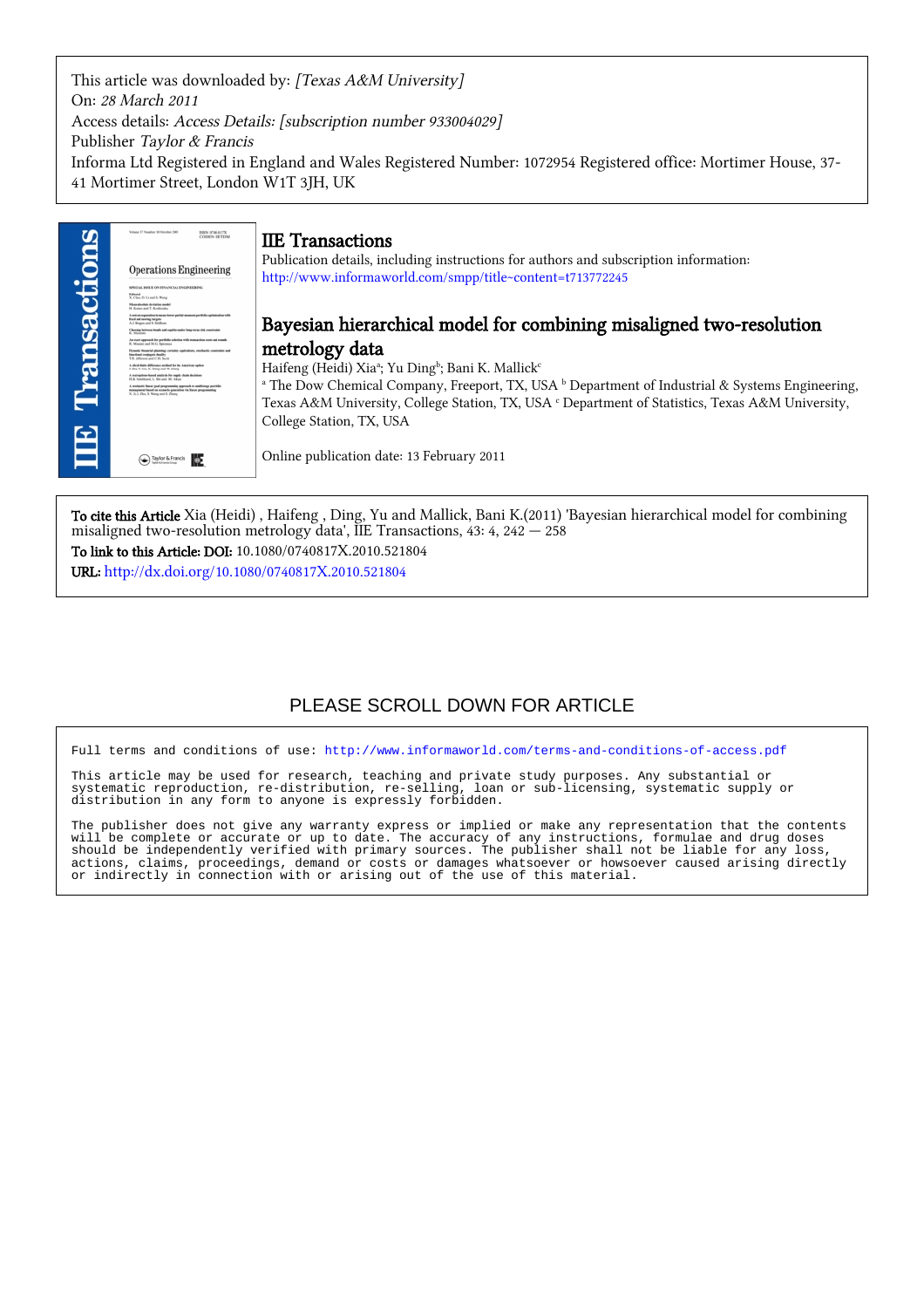# Bayesian hierarchical model for combining misaligned two-resolution metrology data

HAIFENG (HEIDI) XIA<sup>1,∗</sup>, YU DING<sup>2</sup> and BANI K. MALLICK<sup>3</sup>

<sup>1</sup>*The Dow Chemical Company, 2301 North Brazosport Blvd. B-1603, Freeport, TX 77541, USA E-mail: hxia@dow.com* <sup>2</sup>*Department of Industrial & Systems Engineering, and*

<sup>3</sup>*Department of Statistics, Texas A&M University, College Station, TX 77843, USA*

Received May 2009 and accepted June 2010

This article presents a Bayesian hierarchical model to combine misaligned two-resolution metrology data for inspecting the geometric quality of manufactured parts. High-resolution data points are scarce and scatter over the surface being measured, while low-resolution data are pervasive but less accurate and less precise. Combining the two datasets should produce better predictions than using a single dataset. One challenge in combining them is the misalignment existing between data from different resolutions. This article attempts to address this issue and make improved predictions. The proposed method improves on the methods of using a single dataset or a combined prediction that does not address the misalignment problem. Improvements of 24% to 74% are demonstrated both for simulated data of circles and datasets obtained for a milled sinewave surface measured by two coordinate measuring machines of different resolutions.

**Keywords:** Coordinate measuring machine, Gaussian process, misalignment, multi-resolution measurements

### **1. Introduction**

To ensure dimensional quality of manufactured products, a crucial step is to take metrology data (i.e., coordinate measurements) of the geometric features and then check their compliance with tolerance specifications. Traditionally, a Coordinate Measuring Machine (CMM) with a mechanical touch probe is used (Fig. 1(a)), due to its accuracy and versatility in measuring complicated geometries. Recently, a CMM with an optical/laser sensor probe (hereafter referred to as an OCMM, Fig. 1(b)) has been introduced into industry practice as a complement, sometimes a replacement, of the traditional CMM. An OCMM takes measurements by forming an image consisting of the laser light reflected from the part's surface.

The resolution of an OCMM is typically much lower than that of a CMM. By resolution, we refer to the smallest spatial distance that a measuring device can distinguish. A high-resolution device can distinguish two closely positioned points and pick up fine spatial features on a product surface. It therefore attains greater accuracy (i.e., smaller bias) and better precision (i.e., smaller variability) in its measurements than its low-resolution counterpart. According to Shen *et al*. (2000), a CMM can have a reso-

lution as fine as  $0.5 \mu m$ , whereas an OCMM typically has a resolution on the order of 10  $\mu$ m. Even though the highresolution CMM is capable of measuring surfaces at much finer scales, doing so is very time consuming. A common practice is to take measurements of a few locations scattered over the product surface. On the other hand, the OCMM can scan the entire surface of a product much faster than a mechanical CMM, but each measurement is of a lower resolution (i.e., higher inaccuracy and uncertainty). As such, when both metrology devices are used, one would have a large set of low-resolution data and a much smaller set of high-resolution data. The scattered points (dark) and the densely arranged points (gray) in Fig. 1 illustrate the tworesolution metrology data.

The datasets of different resolutions complement each other in terms of the information needed to predict the coordinates of unmeasured locations and to reconstruct the product surface. The low-resolution data points capture the local and global shape of the product surface nicely because of its high measurement density, but the measurements themselves are not accurate, whereas the highresolution points, due to their scarcity, may not capture the product shape, but each measurement reflects the true yet unknown surface much better. An integrated analysis combining the information from multi-resolution data sources should be able to produce better predictions than merely using a single-resolution dataset.

<sup>∗</sup>Corresponding author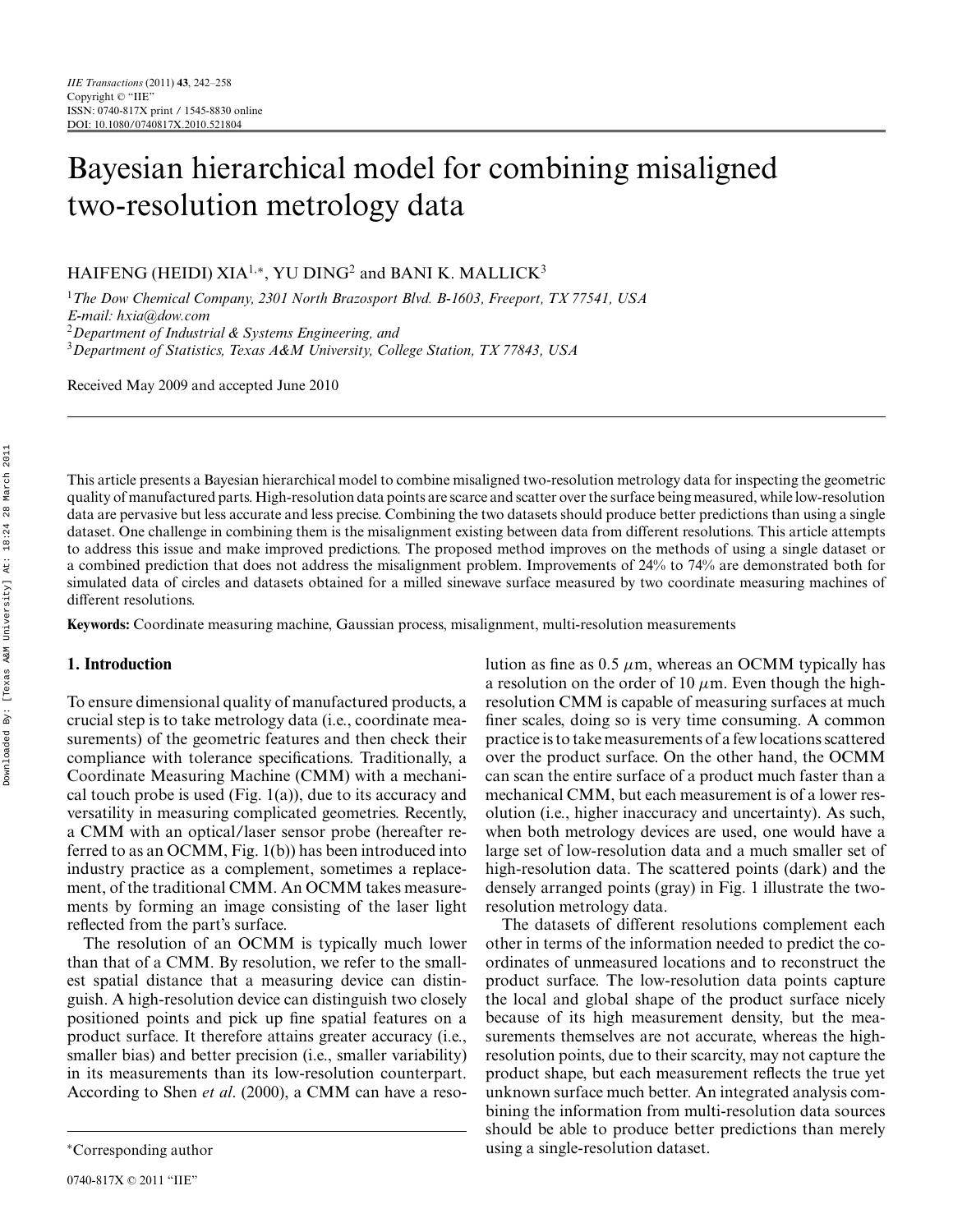

**Fig. 1.** Two-resolution data from a CMM using a touch probe and laser scanner.

A unique challenge in combining data for the metrology application is the misalignment existing between the data points of different resolutions. The input, denoted by **x** in this article, cannot provide a unique reference in the metrology application to the physical point where the measurement is taken. For example, the same  $\mathbf{x} = (1.0, 1.0, 1.0)$ in two respective datasets could correspond to two completely different points on the actual part. On the other hand, the same physical point could have two drastically different input **x** values in the two datasets; e.g., in one set, it is  $x = (0.0, 0.0, 2.0)$ , while in the other set, it is  $\mathbf{x} = (10.0, 0.0, 0.0)$ . This misalignment happens when two metrology devices measure the same part but the data are not collected with respect to a common coordinate system. Moreover, the part may undergo a rotation between the two measuring tasks and thus have different orientations while being positioned. Even if the part is measured on a single measuring platform carrying both a touch probe and a laser probe, independent calibration is needed for each probe and the coordinates of measured points are contaminated by measurement noise, still resulting in misalignment between the datasets. This misalignment between the datasets makes it difficult to decide how the data points correspond to each other. Our research attempts to develop a method capable of handling the misaligned metrology datasets and making sound predictions of the product surface.

This article is structured as follows. Section 2 reviews the existing work relevant to combining data from different resolutions. Section 3 presents the important components in the proposed Bayesian hierarchical model, including the low-resolution model, the linkage model that connects the low- and high-resolution data, and the approach to handle the misalignment problem. Section 4 demonstrates the advantages of the proposed method over three alternative methods. Section 5 summarizes the article and discusses future research.

#### **2. Related work**

Using multiple-resolution metrology devices is a relatively new idea. Thus, research on combining the multiple datasets of different resolutions is rather limited. There have been reports of CMMs carrying multiple types of sensors (Chen and Lin, 1997; Motavalli *et al*., 1998; Shen *et al*., 2000; Carbone *et al*., 2001), which typically include a mechanical touch probe and a vision system. A vision system has a much lower degree of resolution (between 100 and 200  $\mu$ m, according to Shen *et al.* (2000)), which is close to, or sometimes larger than, the magnitude of manufacturing errors. On the other hand, a vision system is highly efficient in capturing the global picture of the object under measurement. Thus, the goal of having both the mechanical probe and the vision system is as follows: use the vision system to locate the object and generate a rough product contour and then establish a sampling plan based on the product contour so that the touch probe can measure the product with little human guidance or intervention. The information from different sources is used sequentially. When predicting the product surface for quality assurance, only the high-resolution measurements (from the mechanical probe) are used. The objective of this line of research is to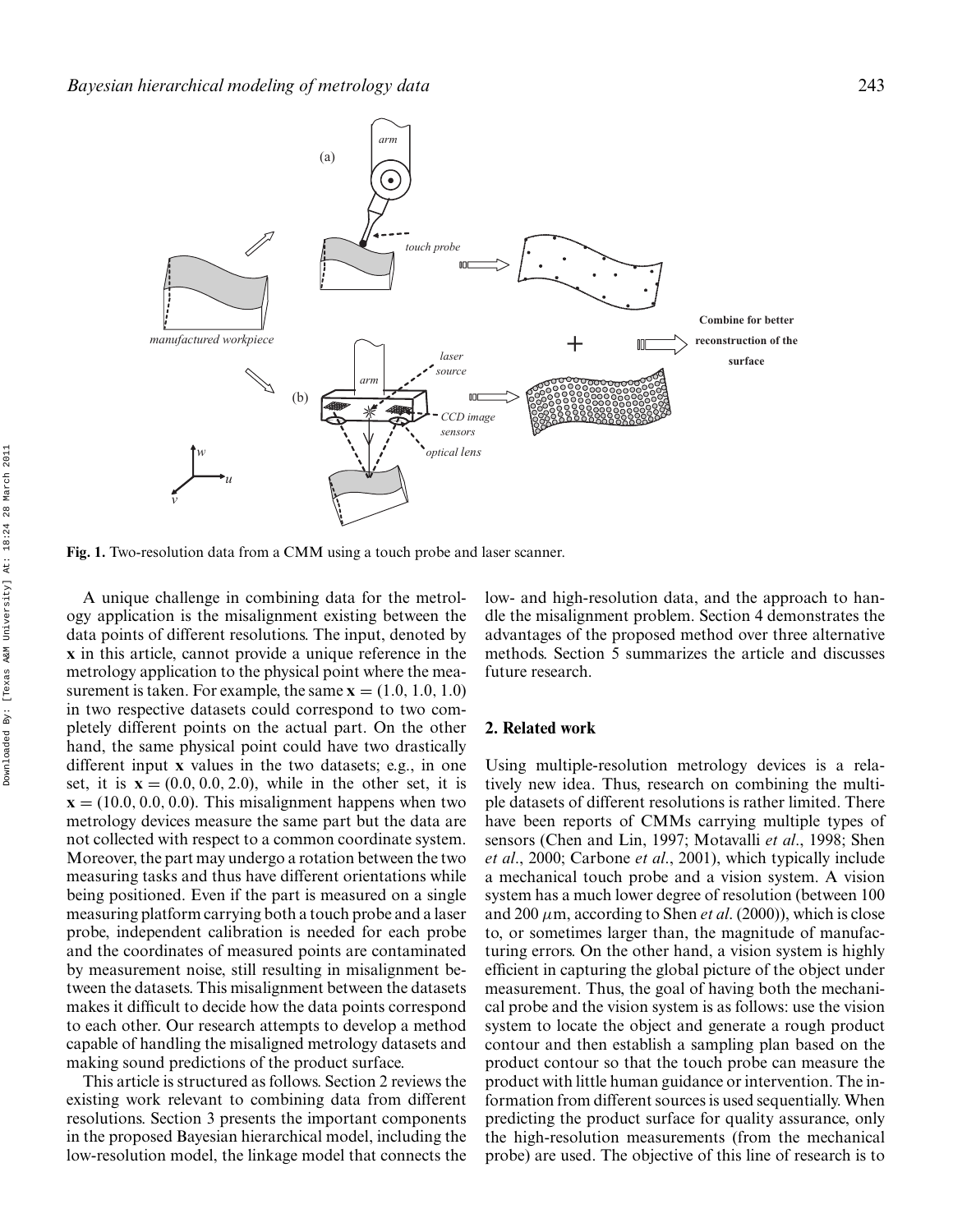improve the efficiency of a measurement procedure. Our research focuses on combining information from different sources for better predictions.

Sophisticated methodologies have been developed for the problem of synthesizing spatial data collected at different scales and resolutions (Gotway and Young, 2002; Ferreira *et al*., 2005; Wikle and Berliner, 2005), of calibrating (deterministic) computer simulation models of different accuracies, and of calibrating computer simulations with physical measurements (Kennedy and O'Hagan, 2000, 2001; Higdon *et al*., 2004; Reese *et al*., 2004; Qian *et al*., 2006; Qian and Wu, 2008). One popular approach is to establish a single-resolution data model (typically for low-resolution or low-accuracy data) and a linkage model linking data from different resolutions. The linkage model assumes that each high-resolution response can be predicted by the *corresponding* low-resolution one with a scale change and a location shift.

The misalignment problem as described in Section 1 is not a major concern in computer experiments. Although computer simulation codes can be run at varying accuracy, the input **x** values are always precisely designed, and they are used as the unique reference to a response, so that the corresponding relationship of responses can be easily identified across different resolutions. The misalignment problem is not discussed in the problems of synthesizing spatial data either, because the inputs for those problems are geographic locations, the measurements of which, although contaminated by noise, are at least one order of magnitude more accurate than that of a spatial response. As a result, it is reasonable to assume that the inputs in spatial problems are also precisely known, the same as in the computer experiments.

In the literature, the majority of the matching and alignment methods were developed for image analysis and registration applications. Brown (1992) and Zitova and Flusser (2003) offered a comprehensive review of the methods in image registration. Matching two objects or images refers to finding correspondences between points or features of one object and those of the other, which is also called *labeling*. After establishing the correspondences between two datasets, one can mark the matching relationship between them as labels. The data then become *labeled* points. Given labeled points, the subsequent step is to estimate the transformation model to bring the two objects or images together. Statistical shape analysis (for example, Dryden and Mardia (1998)) provides sophisticated methodologies that address the problem of estimating the transformation model and assessing the shape differences between different images, based on labeled points.

The problem of matching the metrology data points is to match *unlabeled* points. To find the matching correspondence of two sets of unlabeled data points, there are two major approaches in the image registration literature. One relies on the feature properties associated with a point or a graphic pattern formed by a set of points. For example, Ton

and Jain (1989) and Zitova and Flusser (2003) used curvatures calculated to match two sets of points. Cheeseman *et al*. (1996) have a different research objective but several pieces of their method do share commonality with ours, especially the registration part and the initial composite using a compositing kernel (their Section 4.3). However, their method uses images that are all taken from roughly the same direction and, as a result, the alignment portion is not particularly challenging; thus, their procedure focuses on the estimation of the transformation parameters between the images.

In our metrology application, the high-resolution data points are scarce due to time and cost constraints. Therefore, it may not be possible to obtain a sufficient amount of feature properties for matching. In any case, graphic patterns obtained by using the scarce high-resolution data are different from those using the dense low-resolution data. It again makes the subsequent matching difficult. The highresolution points function more like a set of anchor points, and their contribution in the prediction is to help calibrate the shape-revealing low-resolution points with the underlying true surface.

The other approach of point matching is based on the invariance property of inter-point distances. The underlying principle is that using either dataset, the relative distance between the same two points should be approximately the same (Ranade and Rosenfeld, 1980; Ton and Jain, 1989). The distance-based approach is applicable to the metrology application since the distances measured at different resolutions differ from one another only by a small amount caused by the measurement errors. Thus, we will later utilize the distance-based approach to assist our matching effort.

#### **3. Bayesian hierarchical model**

We devise a hierarchical predictive model as such: at the lower level, a Gaussian Process (GP) model developed by Xia *et al*. (2008) is used for representing the low-resolution data; at the upper level, a *neighborhood linkage model* is established to link each high-resolution output as a kernel regression of all the low-resolution information in its neighborhood. Different from the linkage models used in the computer experiments, our model extends their *one-toone* linkage to a *one-to-many* linkage. The reason we make this extension is that despite the alignment efforts, there is no guarantee of finding the perfect match when distortion is present (Ton and Jain, 1989; Mitra and Murthy, 1991).

Our linkage model is conditioned on a matching scheme found between the two-resolution datasets. In order to find the matching schemes, we devise a heuristic matching algorithm based on the invariance property of inter-point distance, as mentioned in Section 2. This algorithm can produce multiple probable match candidates. Conditioned on each of them, the hierarchical predictive model can make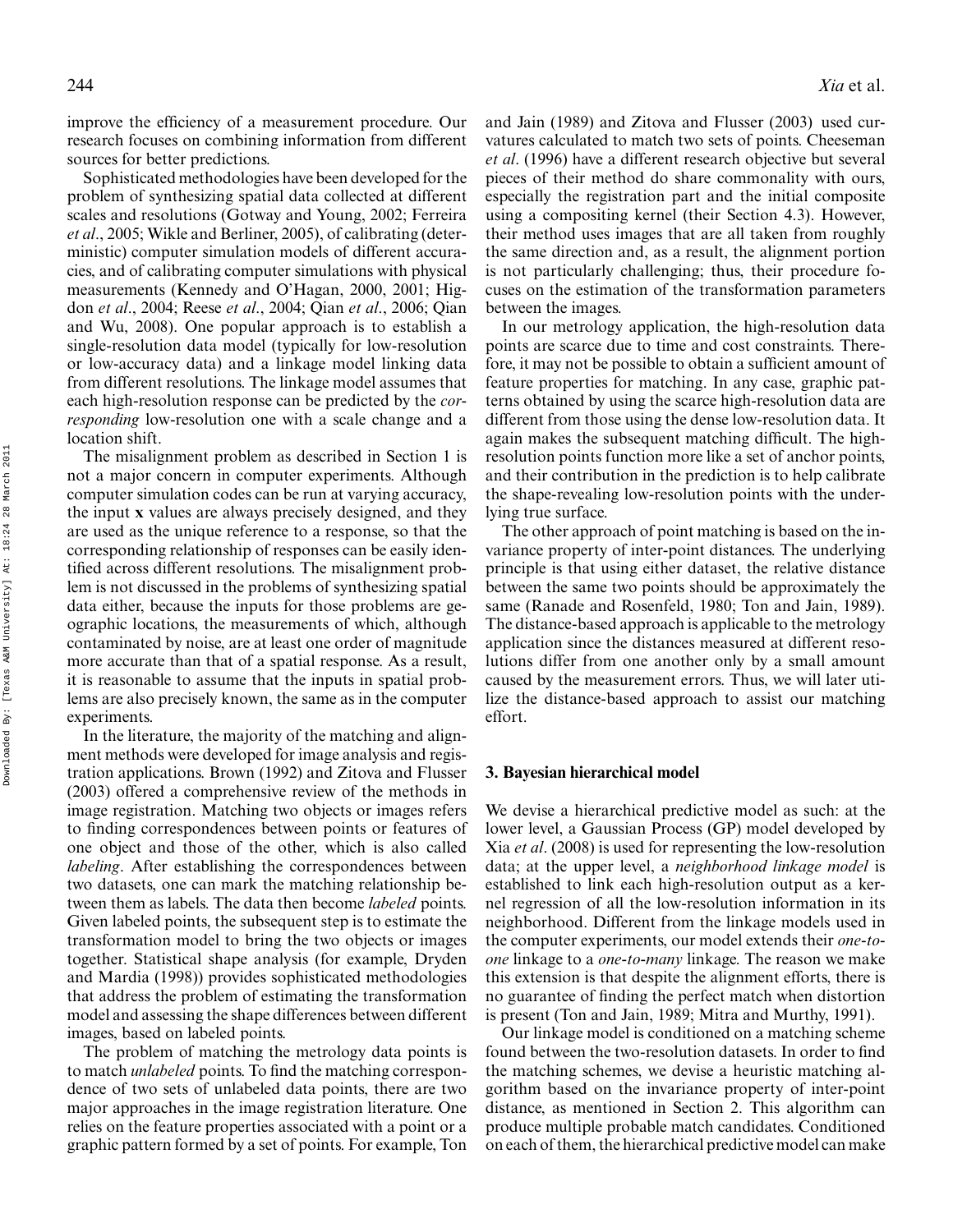

**Fig. 2.** Overall framework of the proposed Bayesian hierarchical model.

a prediction of the part's surface. The final prediction is a weighted average of the individual predictions over the pool of all the match candidates. The weights are assigned according to how well the observed data support each match. Figure 2 summarizes the overall framework of the proposed method.

In the following sections, we will first discuss individual model components in Sections 3.1 to 3.4, i.e., the low-resolution model, the alignment procedure, the linkage model, and the choices of the prior, respectively. Then, we will explain in Section 3.5 how these individual components are incorporated into a Bayesian framework to make the final prediction.

#### **3.1.** *Low-resolution data model*

Xia *et al*. (2008) presented a GP model for single-resolution data of a manufactured part. This GP model is adopted for the low-resolution data in this article.

To explain how the coordinate measurements of a manufactured product are taken, consider the two-dimensional circular-shaped part in Fig. 3. The spatial coordinate used by a metrology device is denoted by  $(u, v, w)$ . We avoid using (*x*, *y*, *z*) as the coordinate variables because those symbols will be used in the model for different meanings. A metrology device is usually controlled by a computer. The

device takes an input location through the computer interface from an operator, denoted by  $\mathbf{x}_i = (u_i, v_i, w_i)^T$ ; then it directs its touch probe or laser beam to travel in a certain direction, denoted by  $\mathbf{p}_i$ , to the object under measurement; finally, it retrieves the coordinate information, denoted by  $a_i$ . The directional vector  $p_i$ , associated with each measurement taken, is either specified by the operator or calculated automatically by the computer.

Additional complexities are involved due to manufacturing errors and soft-fixturing process. Figure 3 shows three contours of a round part, of which the solid line represents the actual part surface, and the other two contours are explained in the following paragraphs. Before a metrology device performs the actual measuring task, it will first undergo a soft-fixturing process (Hulting, 1995), which is that the machine takes a few measurements from the actual surface and uses them to estimate where the part is located. Since the actual dimension and shape of the part are unknown initially, the measurement machine must decide the location of the part assuming that the part has the perfect design form and design dimensions; e.g., a perfectly round circle for the example in Fig. 3 with the design value  $r_0$  as its radius. Then, the machine translates its origin (0, 0) to the center of the part. As such, the machine establishes a known geometry, e.g., the circle centered at (0, 0) with radius  $r_0$  in Fig. 3, to serve as the reference for the subsequent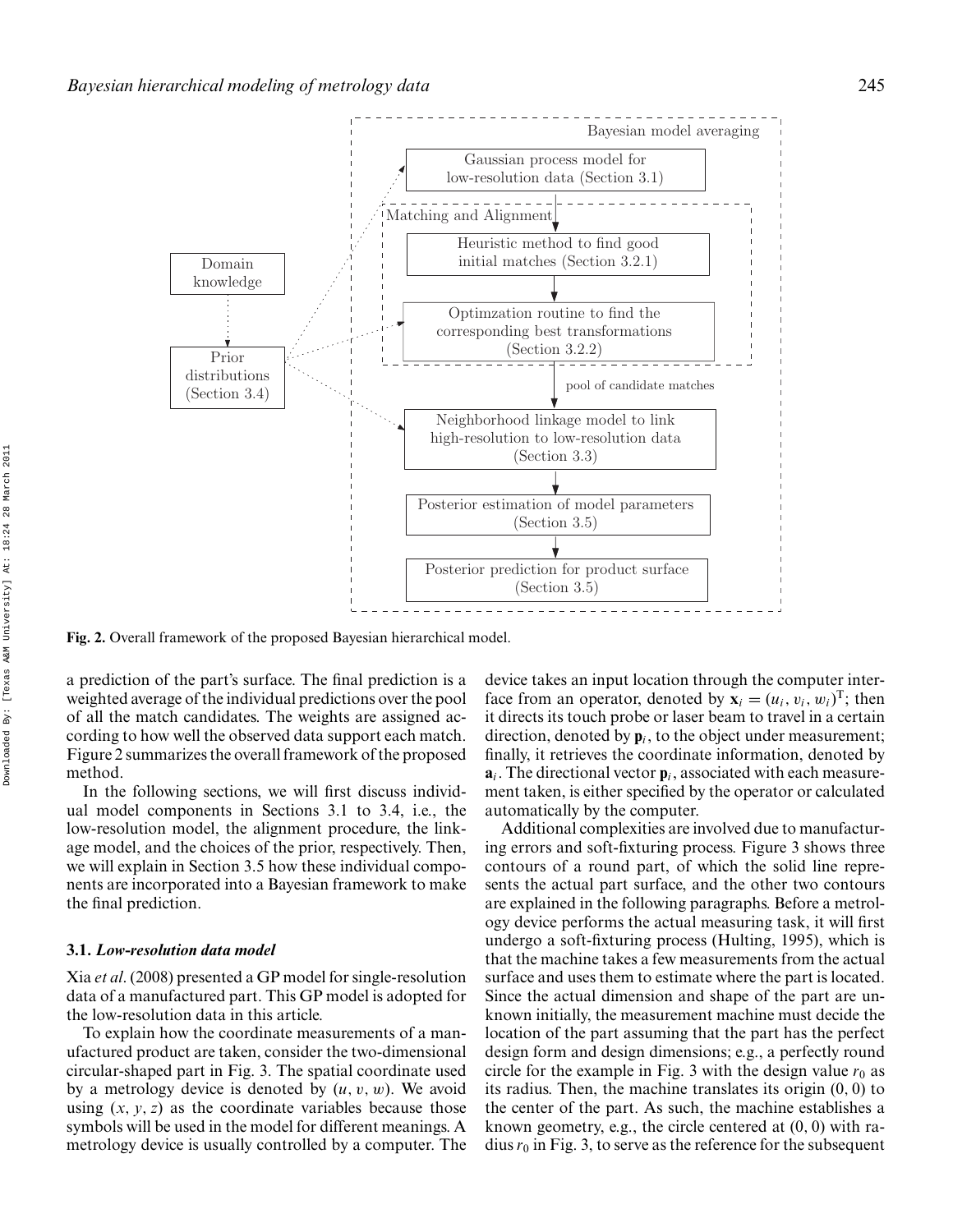

**Fig. 3.** Illustration of the coordinate measuring process.

measuring process. It is denoted by the dotted line and is often called the *nominal geometry*. When the metrology device takes an input position  $x_i$ , it considers this point to be on the nominal geometry. After the measuring action takes place, the response that a machine returns,  $a_i$ , is on the actual surface, by which a laser beam is reflected or a probe is stopped.

The response  $a_i$  is typically a vector, for example, for a three-dimensional feature,  $\mathbf{a}_i = (a_{u_i}, a_{v_i}, a_{w_i})^\text{T}$ . Using it as the response leads to a multivariate GP model. To simplify the response, researchers (Hulting, 1997; Xia *et al*., 2008) chose to project the value of **a***<sup>i</sup>* (after the alignment in Section 3.2) onto the measuring direction  $\mathbf{p}_i$ . The resulting response  $y(\mathbf{x}_i) \equiv \mathbf{a}_i^T \mathbf{p}_i$  is a scalar function of  $\mathbf{x}_i$ .

Xia *et al*. (2008) used a GP model for the singleresolution data with the form of

$$
y_l(\mathbf{x}_i) = \eta_l(\mathbf{x}_i) + \epsilon_l, \quad i = 1, \dots, m_l. \tag{1}
$$

Here a subscript *l* is associated with each term because the model is used for the low-resolution data, although the same model can be used for the high-resolution data as well. In Equation (1),  $y_l(\mathbf{x}_i)$  is the *i*th low-resolution observation,  $m_l$  is the number of low-resolution observations,  $\epsilon_l$ is the random error, dominated by measurement noises and modeled as being independent and identically distributed (i.i.d.)  $N(0, \sigma_l^2)$ , and  $\eta_l(\cdot)$  is the low-resolution version of the actual surface. Please note that  $\eta_l(\cdot)$  is not exactly the true surface because being in a low resolution, the measurements provide a "blurred" view, rather than a sharp reflection, of the actual surface.

The low-resolution surface  $\eta_l(\cdot)$  is modeled as a Gaussian process with the *i*th mean component being  $f(x_i, \beta_i)^T p_i$  and the covariance function  $cov(\eta_l(\mathbf{x}_i), \eta_l(\mathbf{x}_j)) = \kappa_l^2 R(\mathbf{x}_i, \mathbf{x}_j),$ where  $\kappa_l^2$  and  $R(\mathbf{x}_i, \mathbf{x}_j)$  are the variance and the correlation function, respectively. Here  $f(\cdot, \beta)$  is another imaginary geometry, illustrated by the dashed line in Fig. 3. For convenience, we will refer to it as the *dashed-line geometry* later. This geometry is different from the nominal geometry (the dotted line) by a possible dimension difference and a location difference. The dashed-line geometry incorporates the *dimension* errors of the manufactured part. For the round part, *r* is the actual radius of the part and can be different from the design radius  $r_0$ . The differences between the solid-line surface and the dashed-line geometry are the *form or geometric* errors of manufacturing. Figure 4 summarizes the three types of errors.

Figure 3 exaggerates the differences for the purpose of illustration. Typically, the actual solid-line surface closely follows the dashed-line geometry and the differences are no more than a few hundreds of micrometers. The closeness between the dashed-line geometry and the actual surface motivates the selection of  $f(\cdot, \beta)$  as the mean component for the GP model. The function format of  $f(\cdot, \beta)$  is known from the design process of the part. Thus, the dashedline geometry is simply parameterized by  $\beta$ <sub>*l*</sub>, including the dimension and location parameters. For the round part example in Fig. 3,  $\beta_l = (r, u_1, v_1)$ , where  $(u_1, v_1)$  are the coordinates of the part's center. Naturally,  $f(x_i, \beta_i)$  represents the point on the dashed-line geometry corresponding to  $\mathbf{x}_i$  on the nominal geometry. A three-step procedure to compute the  $f(x_i, \beta_i)$  for a general geometry can be found in Xia *et al*. (2008).

The correlation function  $R(\mathbf{x}_i, \mathbf{x}_j)$  is modeled as a product of Gaussian correlation functions (Santner *et al*., 2003)

$$
R(\mathbf{x}_i, \mathbf{x}_j) = \prod_{k=1}^d \exp\{-\nu_k (x_{ki} - x_{kj})^2\},\tag{2}
$$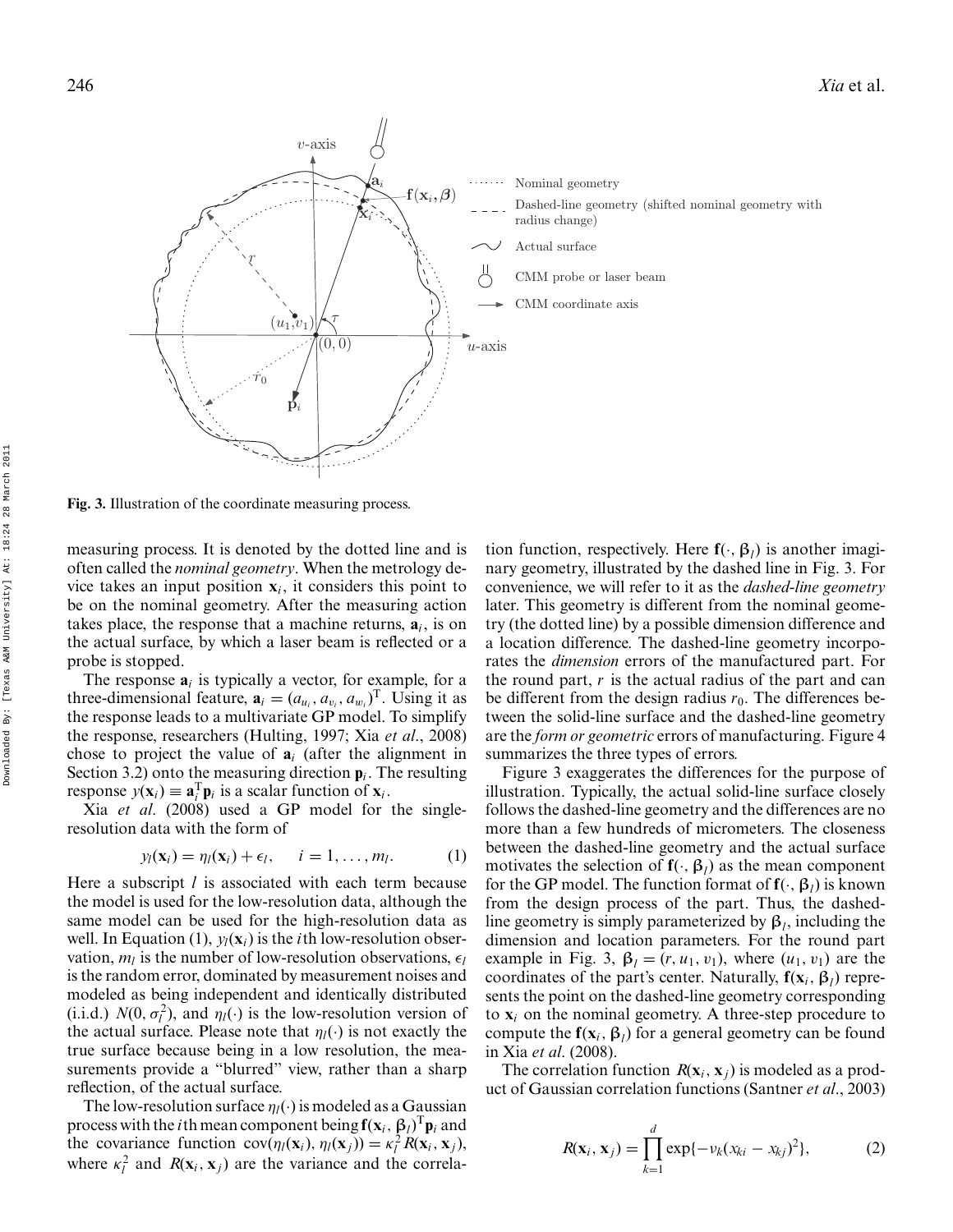

**Fig. 4.** Three different types of errors.

where *d* is the dimension of the input variables, i.e.,  $\mathbf{x}_i =$  $(x_{1i}, x_{2i}, \ldots, x_{di})$ , and  $\mathbf{v}_l = (v_1, v_2, \ldots, v_d)$  are the scale parameters controlling how fast the correlation decays as the between-input distance increases in each dimension. For the metrology applications,  $d = 1, 2$ , or 3. For this GP model, we summarize the model parameters in  $\theta_l = (\beta_l, \kappa_l^2, \sigma_l^2, \mathbf{v}_l).$ 

Denote by  $\mathbf{X}_l = (\mathbf{x}_1, \mathbf{x}_2, \dots, \mathbf{x}_{m_l})^T$  the location matrix where low-resolution observations are made, by  $\eta_l = (\eta_l(\mathbf{x}_1), \eta_l(\mathbf{x}_2), \dots, \eta_l(\mathbf{x}_{m_l}))$ <sup>T</sup> the low-resolution surface and by  $y_l = (y_l(x_1), y_l(x_2), \ldots, y_l(x_m))^T$  the lowresolution data. Conditioned on  $\theta$ <sup>*l*</sup>, the joint distribution of  $η$ *l* and  $y$ *l* is as follows:

$$
p(\eta_l, \mathbf{y}_l \mid \boldsymbol{\theta}_l) = N\left(\begin{bmatrix} \mathbf{g}(\mathbf{X}_l, \boldsymbol{\beta}_l) \\ \mathbf{g}(\mathbf{X}_l, \boldsymbol{\beta}_l) \end{bmatrix}, \begin{bmatrix} \kappa_l^2 \mathbf{R}_l & \kappa_l^2 \mathbf{R}_l \\ \kappa_l^2 \mathbf{R}_l^T & \boldsymbol{\Sigma}_l \end{bmatrix}\right), \quad (3)
$$

where  $g(X_l, \beta_l)$  is an  $m_l \times 1$  column vector, whose *i*th element is  $g(\mathbf{x}_i, \boldsymbol{\beta}_l) = \mathbf{f}(\mathbf{x}_i, \boldsymbol{\beta}_l)^T \mathbf{p}_i$ ;  $\mathbf{R}_l$  is an  $m_l \times m_l$  correlation matrix whose (*i*, *j*)th element is defined according to Equation (2); and  $\Sigma_l = \kappa_l^2 \mathbf{R}_l + \sigma_l^2 \mathbf{I}$ .

Using the above joint distribution, the distribution of  $\eta$ <sup>*l*</sup> conditioned on the observations of  $y$ <sup>*l*</sup> can be obtained as

$$
p(\eta_l|\mathbf{y}_l,\boldsymbol{\theta}_l) = N\left(\mathbf{g}(\mathbf{X}_l,\boldsymbol{\beta}_l) - \kappa_l^2 \mathbf{R}_l \boldsymbol{\Sigma}_l^{-1} (\mathbf{y}_l - \mathbf{g}(\mathbf{X}_l,\boldsymbol{\beta}_l)),\right.\\ \left. \kappa_l^2 \mathbf{R}_l - \kappa_l^4 \mathbf{R}_l \boldsymbol{\Sigma}_l^{-1} \mathbf{R}_l^T \right). \tag{4}
$$

This equation implies that  $\eta$  works also as a filtered version of the low-resolution data, which are free of the random measurement errors. Later, the filtered low-resolution data  $\eta_l(\mathbf{x}_i)$ , instead of the unfiltered  $y_l(\mathbf{x}_i)$ , for  $i = 1, \ldots, m_l$ , will be used when establishing a link to the high-resolution data.

#### **3.2.** *Align the two-resolution metrology data*

Suppose that, before projecting onto **p**, we have a set of high-resolution data  $D_h = \{a_i^h : i = 1, ..., m_h\}$  and a set of low-resolution data  $D_l = \{a_j^l : j = 1, ..., m_l\}$ , where  $m_h \ll m_l$ . Both sets of data points are arbitrarily labeled for identification. The goal is to match a subset of the low-resolution data points to the entire set of highresolution data points and then find the corresponding transformation.

Matching two datasets refers to establishing the correspondence between the two datasets. For example, a found match could be  $\mathbf{a}_1^h \to \mathbf{a}_5^l$ ,  $\mathbf{a}_2^h \to \mathbf{a}_{11}^l$ ,  $\mathbf{a}_3^h \to \mathbf{a}_{64}^l$ , ...,  $\mathbf{a}_{20}^h \to$ **a***l* <sup>496</sup>, as in Fig. 5(a). Transformation refers to the rigid body transformation between the low-resolution dataset and the high-resolution dataset, as illustrated in Fig. 5(b). The parameters of the transformation (i.e., three for translation and three for rotation) can be computed using the established correspondence. In other words, the alignment procedure normally goes through two steps: first, we find the correspondence between the two datasets, i.e., a procedure called matching; and second, we compute the transformation parameters based on the found match.

#### 3.2.1. *Heuristic matching*

We develop a heuristic matching algorithm utilizing the invariance property of inter-point distances explained in Section 2, which was initially introduced for image registration (Ranade and Rosenfeld, 1980). Mathematically, it means the following: if  $(\mathbf{a}_i^h, \mathbf{a}_j^l)$  is a pair of matching points, then for every other point  $\mathbf{a}_k^h$  in  $D_h$ , there should be a corresponding point  $\mathbf{a}_s^l$  such that the distance  $||\mathbf{a}_i^h - \mathbf{a}_k^h||$ "almost" equals to the distance  $||\mathbf{a}^l_j - \mathbf{a}^l_s||$ . Here we use "almost" because both datasets are noisy, so an exact equality is difficult to attain. During implementation, this "almost equality" is implemented by setting a threshold for the allowed difference. Before performing the heuristic matching, we first estimate the nominal surfaces from both datasets and align the nominal surfaces. In this way, the two datasets are made close to each other so that the heuristic algorithm can work effectively. The heuristic algorithm proceeds as follows.

Repeat the following two steps for  $j = 1, 2, \ldots, m_l$ ,

Step 1. Let the first data point  $\mathbf{a}_1^h$  in  $D_h$  be paired with the *j*th data point  $\mathbf{a}^l_j$  in  $D_l$ .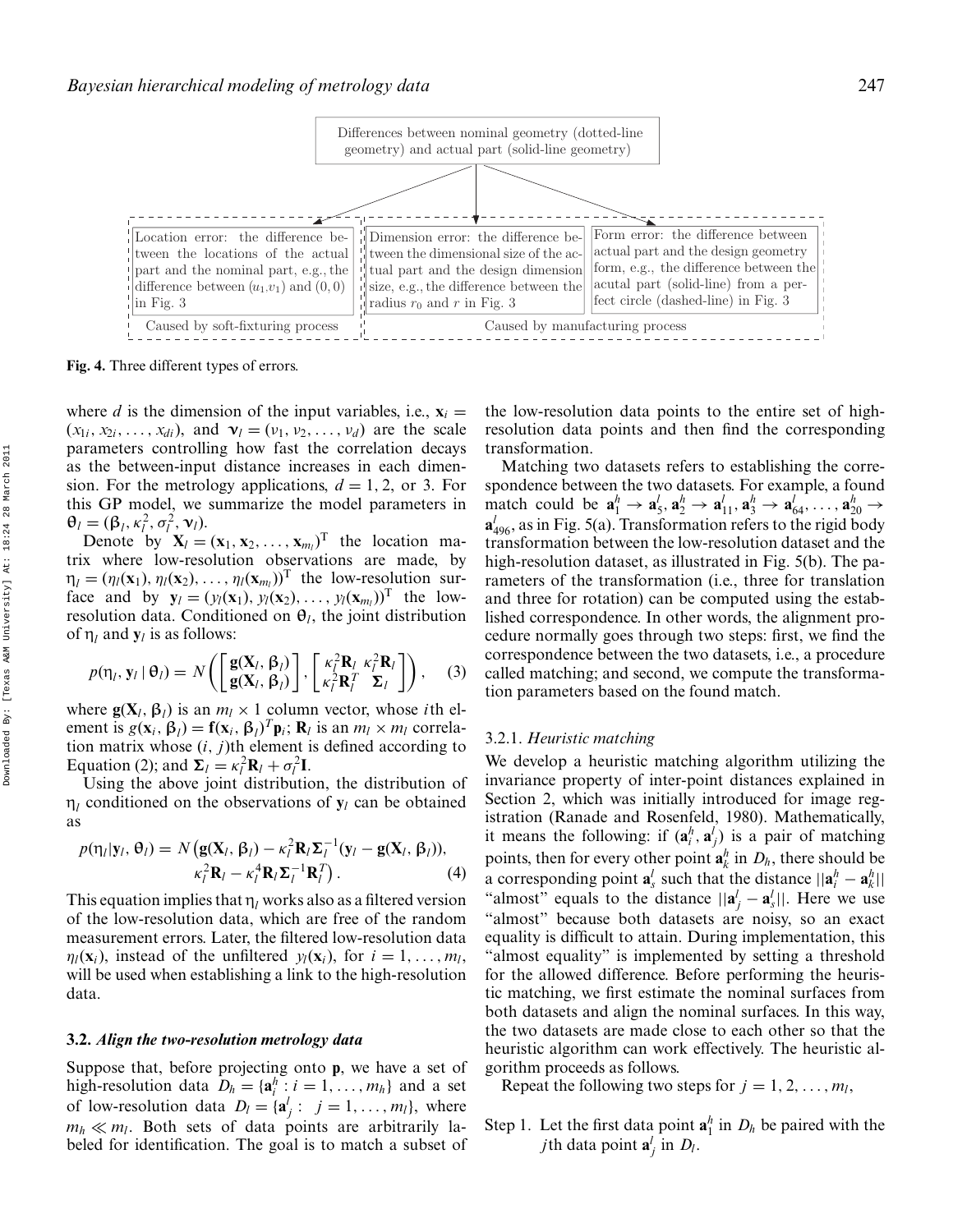

**Fig. 5.** Two steps to align two-resolution data.

Step 2. For  $k = 2, 3, \ldots, m_h$ , calculate the inter-point distance between  $\mathbf{a}_k^h$  and  $\mathbf{a}_1^h$ , and then find a point in  $D_l$ , e.g., the *s*th low-resolution point, so that the difference between  $\|\mathbf{a}_s^l - \mathbf{a}_j^l\|^2$  and  $\|\mathbf{a}_k^h - \mathbf{a}_1^h\|^2$  is less than some threshold  $\varpi$ . If such a low-resolution point is found,  $\mathbf{a}_k^h$  and  $\mathbf{a}_s^l$  will be considered to be a pair of matching points. When there is more than one low-resolution point satisfying the above requirement, select the one giving the smallest difference between  $\|\mathbf{a}_s^l - \mathbf{a}_j^l\|^2$  and  $\|\mathbf{a}_k^h - \mathbf{a}_1^h\|^2$ . After going through all the *mh* high-resolution points, if all of them find their matching points in the lowresolution data, we consider a match identified and call the set of the matching pairs a *consistent match*, a term first coined in the image registration literature (Mitra and Murthy, 1991). If not all the *mh* high-resolution points find their matching point in the low-resolution data, we say no consistent match exists for  $\mathbf{a}^l_j$ , go back to Step 1, and let  $\mathbf{a}^h_1$  be paired with the next low-resolution point.

We record each consistent match found between the two datasets using a matching matrix  $\mathbf{M} = (M_{ij})$ , where

$$
M_{ij} = \begin{cases} 1 & \text{if } \mathbf{a}_j^l \text{ is matched to } \mathbf{a}_i^h, \\ 0 & \text{otherwise.} \end{cases}
$$
 (5)

Note that  $\sum_{i,j} M_{ij} = m_h$ . Also, only one low-resolution point will match each high-resolution data point; i.e.,  $\sum_j M_{ij} \leq 1.$ 

The heuristic matching procedure eventually produces *K* consistent matches  $\{M_k, k = 1, \ldots, K\}$ , where *K* is typically much smaller than  $m_l$ . We will then find their corresponding transformation matrices or vectors and feed them to the Bayesian hierarchical model that combines the two-resolution data for prediction (in Section 3.5).

Given the two-resolution data, the number of consistent matches *K* found by the heuristic procedure depends on the distance threshold  $\varpi$ . A small  $\varpi$  will lead to a fewer number of consistent matches. As a result, the Bayesian hierarchical model will run over a fewer number of matches, and the subsequent inferences will incur less computation. For the examples in Section 4, we set  $\varpi$  to be the average inter-point distance in the low-resolution dataset. With this  $\varpi$ , for the two examples in Section 4, the heuristic matching produces  $K = 15$  or 30 consistent matches for the circular surfaces and  $K = 2$  or 1 consistent matches for the sinewave surface, respectively. In the case where unevenly spaced measurement data are used, one needs to relax the distance threshold  $\varpi$  to be anisotropic, meaning that different  $\varpi$ values are used for each direction of interest, and each  $\varpi$ can be set as the average inter-point distance along a specific direction.

## 3.2.2. *Optimization to calculate the transformation parameters*

After matching the two datasets, we can calculate the transformation parameters (i.e., three rotation parameters in **H** and three translation parameters in **t**) by solving the following optimization, which minimizes the sum of the squared distances between the corresponding points in the two datasets over the possible rigid body transformations:

$$
\min_{\substack{t_u, t_v, t_w \\ \rho_u, \rho_v, \rho_w}} \sum_{\substack{i=1:m_h \\ j:M_{ij}=1}} \| \mathbf{a}_i^h - \left( \mathbf{H}(\rho_u, \rho_v, \rho_w) \mathbf{a}_j^l + (t_u, t_v, t_w)^T \right) \|^2
$$
\n(6)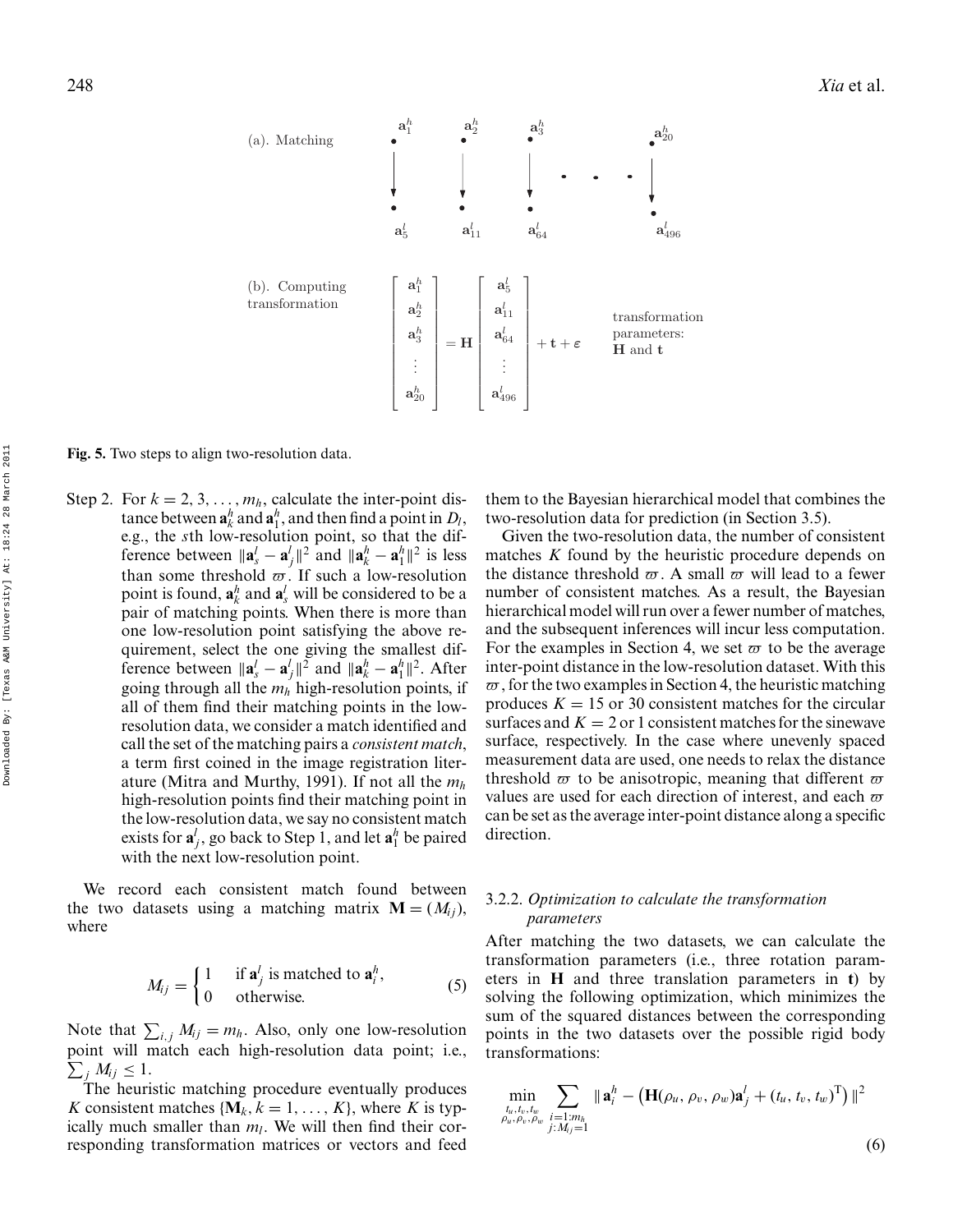subject to

 $H(\rho_u, \rho_v, \rho_w) =$ 

$$
\begin{bmatrix}\n\cos(\rho_u)\cos(\rho_v) & \cos(\rho_u)\sin(\rho_v)\sin(\rho_w)-\sin(\rho_u)\cos(\rho_w) & \cos(\rho_u)\sin(\rho_v)\cos(\rho_w)+\sin(\rho_u)\sin(\rho_w) \\
\sin(\rho_u)\cos(\rho_v) & \sin(\rho_u)\sin(\rho_v)\sin(\rho_w)+\cos(\rho_u)\cos(\rho_w) & \sin(\rho_u)\sin(\rho_v)\cos(\rho_w)-\cos(\rho_u)\sin(\rho_w) \\
-\sin(\rho_v) & \cos(\rho_v)\sin(\rho_w) & \cos(\rho_v)\cos(\rho_w) \\
t_u, t_v, t_w \in \mathbb{R}; \\
\rho_u, \rho_v, \rho_w \in [0, 2\pi); \n\end{bmatrix},
$$

where  $\rho_u$ ,  $\rho_v$ ,  $\rho_w$  are the rotations around, and  $t_u$ ,  $t_v$ ,  $t_w$  are the translations along, the *u*-, v-, and w-axes, respectively.

#### **3.3.** *Neighborhood linkage model*

Combining the metrology data of different resolutions for prediction is fulfilled by using a neighborhood linkage model. The linkage model connects each high-resolution data point to all the low-resolution response  $\eta_l(\cdot)$  in its neighborhood as follows:

$$
y_h(\mathbf{x}_i) = \alpha_1 \sum_{j=1,\dots,m_l} K(\mathbf{x}_i, \mathbf{x}_j) \eta_l(\mathbf{x}_j) + \alpha_0 + e, \qquad (7)
$$

where  $y_h(\mathbf{x}_i)$  is the univariate high-resolution response defined in the same way as the low-resolution one, i.e.,  $y_h(\mathbf{x}_i) = (\mathbf{a}_i^h)^\text{T} \mathbf{p}_j$ ;  $\alpha = (\alpha_1, \alpha_0)$  are the scale and location coefficients, respectively;  $K(\cdot, \cdot)$  is a kernel function; *e* is the residual, assumed to be i.i.d.  $N(0, \sigma_e^2)$ .

We use a tri-cube kernel function but generalize it by having different kernel widths  $\lambda = (\lambda_1, \ldots, \lambda_d)$  associated with different axes. The resulting kernel function is as follows:

$$
K(\mathbf{x}_i, \mathbf{x}_j) = \Psi\left(\sum_{k=1}^d \left(\frac{x_{ki} - x_{kj}}{\lambda_k}\right)^2\right),\tag{8}
$$

with

$$
\Psi(t) = \begin{cases} (1 - t^{3/2})^3 & \text{if } t \le 1; \\ 0 & \text{if } t > 1. \end{cases}
$$
(9)

This kernel function defines the neighborhood of a high-resolution data point. Only the low-resolution data points within the neighborhood are linked with the highresolution data point. The size of the neighborhood is controlled by  $\lambda$  and will be estimated using the data.

Utilizing the linkage model, we can predict the highresolution response  $y_h(\mathbf{x}_0)$  at any given location  $\mathbf{x}_0$ . Given the filtered low-resolution responses  $\eta_l$  at  $m_l$  locations, and conditioned on the model parameters  $\theta_h = (\alpha, \sigma_e^2, \lambda)$  and a match  $M_k$ ,  $y_h(x_0)$  has the following distribution:

$$
(y_h(\mathbf{x}_0)|\mathbf{M}_k, \eta_l, \boldsymbol{\alpha}, \sigma_e^2, \boldsymbol{\lambda}) \sim N(\mathbf{F}_{\boldsymbol{\lambda}}(\mathbf{x}_0)\boldsymbol{\alpha}, \sigma_e^2), \qquad (10)
$$

where  $\mathbf{F}_{\lambda}(\mathbf{x}_0)$  is a row vector, defined as  $(\sum_{i=1,...,m_l} K(\mathbf{x}_0, \mathbf{x}_i) \eta_l(\mathbf{x}_i), 1)$ . Denote by  $\mathbf{X}_h = (\mathbf{x}_1, ..., \mathbf{x}_l)$  $\mathbf{x}_{m_h}$ <sup>T</sup> the locations of high-resolution responses. The

distribution in Equation (10) can be extended to the multivariate case, where  $\mathbf{y}_h = (y_h(\mathbf{x}_l), \dots, y_h(\mathbf{x}_{m_h}))^T$  such that

$$
(\mathbf{y}_h|\mathbf{M}_k, \eta_l, \boldsymbol{\alpha}, \sigma_e^2, \boldsymbol{\lambda}) \sim N(\mathbf{F}_{\boldsymbol{\lambda}}\boldsymbol{\alpha}, \sigma_e^2\mathbf{I}),
$$
 (11)

where  $\mathbf{F}_{\lambda}$  abbreviates  $\mathbf{F}_{\lambda}(\mathbf{X}_h)$ , an  $m_h \times 2$  matrix whose *j*th row is defined as  $(\sum_{i=1,\dots,m_l} K(\mathbf{x}_j, \mathbf{x}_i) \eta_l(\mathbf{x}_i), 1)$ , and  $\mathbf{x}_i$  is the *i*th row of  $X_l$  and  $x_j$  is the *j*th row of  $X_h$ .

#### **3.4.** *Bayesian priors for the predictive model*

This subsection discusses the choices of prior for the parameters in the hierarchical predictive model, and the next section will derive the Bayesian inference and prediction. We would like to note that both sections and the appendices associated with the sections are developed in a manner similar to Qian and Wu (2008).

The parameters consist of two parts:  $(\theta_l, \theta_h)$ , where  $\theta$ <sup>*l*</sup> = ( $\beta$ <sup>*l*</sup>,  $\sigma$ <sup>2</sup><sub>*l*</sub>,  $\kappa$ <sup>2</sup><sub>*l*</sub>,  $\nu$ <sub>*l*</sub>) are the parameters involved in the lowresolution data model, and  $\theta_h = (\alpha, \sigma_e^2, \lambda)$  are the parameters involved in the neighborhood linkage model. They can also be grouped into three categories: the mean-component parameters  $(\beta_l, \alpha)$ , the variance parameters  $(\sigma_l^2, \kappa_l^2, \sigma_e^2)$ , and the parameters  $(v_l, \lambda)$  in the correlation function and the kernel function, respectively.

Regarding the GP model for the low-resolution data, we follow the common practice (e.g., Qian and Wu (2008)) and use a normal distribution for the priors of the mean parameter  $\beta$ <sub>*l*</sub>, inverse-gamma distributions for the priors on the variance parameters  $(\sigma_l^2, \kappa_l^2)$ , and gamma distributions for the priors on the correlation parameter  $v_l$ .

The linkage model is essentially a linear regression model once the kernel width  $\lambda$  is given. We choose the noninformative priors for  $\alpha$  and  $\sigma_e^2$  to reflect our limited knowledge regarding how the two-resolution metrology data are related. An accompanying benefit of using the non-informative priors is that the resulting posterior distributions of  $\alpha$  and  $\sigma_e^2$  are in closed forms, which helps speed up the computation in the subsequent Bayesian inference. The prior distribution for the kernel width  $\lambda = (\lambda_1, \ldots, \lambda_d)$ is chosen to be uniform over a range. Let  $\lambda_i$  follow a discrete distribution taking values  $j \times c$  for  $j = 1, \ldots, \lambda_0$ , where *c* is the size of the increment, and  $\lambda_0$  is a positive, typically large, integer. Assuming  $\lambda$  a discrete distribution helps simplify the computation of the subsequent Bayesian inference as well.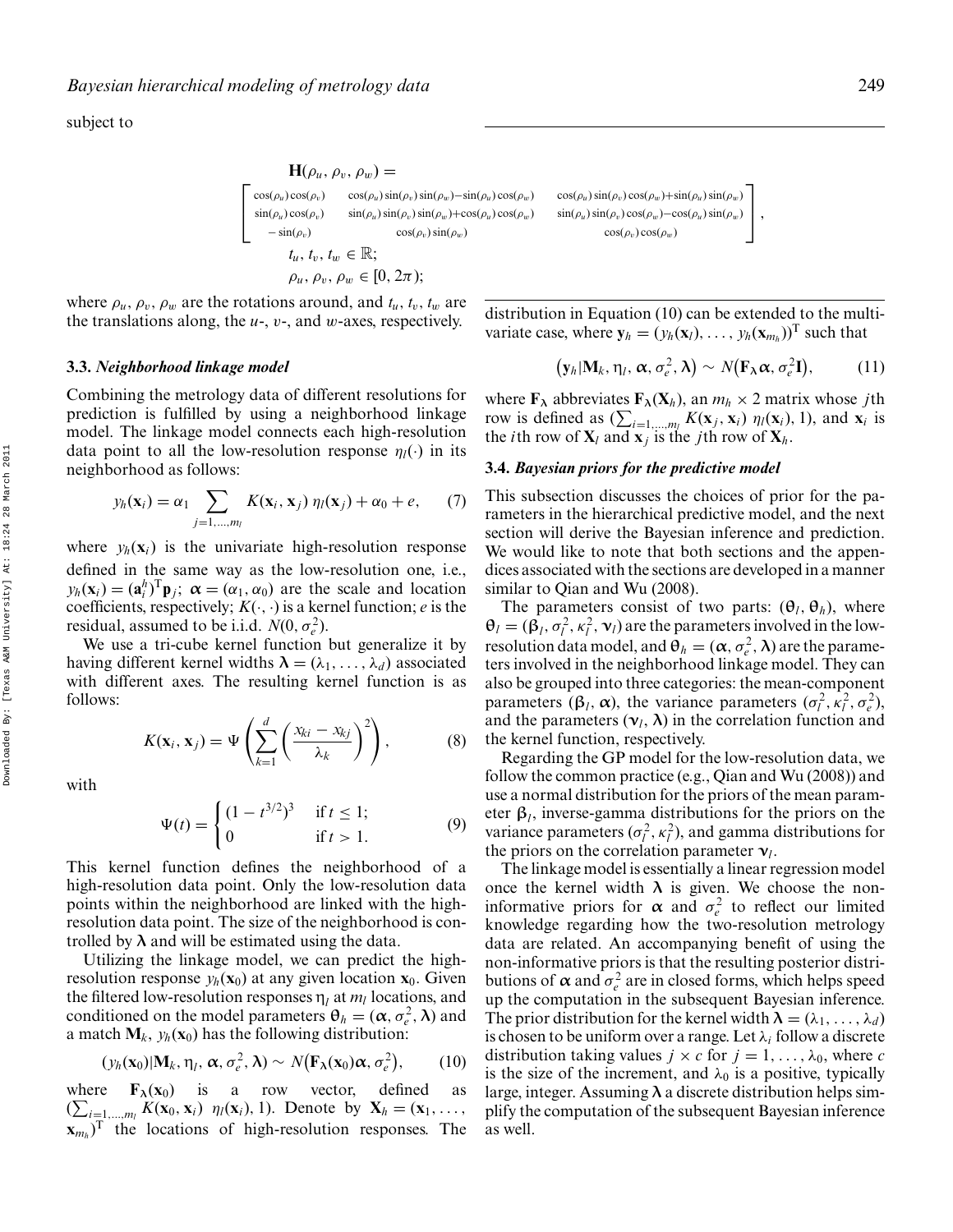Furthermore, the joint prior distribution is assumed to be the product of the prior distributions of individual parameters as follows:

$$
p(\theta) = p(\beta_l) p(\sigma_l) p(\kappa_l) p(\alpha) p(\sigma_e) p(\mathbf{v}_l) p(\mathbf{\lambda}),
$$
\n(12)  
\nwhere  
\n
$$
\beta_l \sim N(\mu_l, \mathbf{Q}_l)
$$
\n
$$
\sigma_l^2 \sim \text{Inv-Gamma}(a_1, b_1),
$$

$$
\kappa_i^2 \sim \text{Inv-Gamma}(a_2, b_2),
$$
  
\n
$$
v_i \sim \text{Gamma}(a_3, b_3) \quad \text{for } i = 1, ..., d,
$$
  
\n
$$
p(\alpha) \propto 1,
$$
  
\n
$$
p(\sigma_e^2) \propto \sigma_e^{-2},
$$
  
\n
$$
p(\lambda_i = j \times c) = 1/\lambda_0 \text{ for } j = 1, 2, ..., \lambda_0; i = 1, ..., d.
$$

The covariance matrix  $\mathbf{Q}_l$  is a diagonal matrix, whose *i*th diagonal elements  $q_i^2$  denote the variance for the *i*th element of  $\beta$ <sup>*l*</sup>. Appendix A includes more discussions on how to choose the parameters in the aforementioned prior distributions.

#### **3.5.** *Bayesian inference and prediction*

The ultimate goal of combining the two-resolution data is to predict the response  $y_h(\mathbf{x}_0)$  at any input location  $\mathbf{x}_0$ , given the observed data  $\mathbf{y}_h$  and  $\mathbf{y}_l$ , i.e.,  $p(y_h(\mathbf{x}_0)|\mathbf{y}_h, \mathbf{y}_l)$ .

After presenting in the previous sections the lowresolution model, the linkage model, and the alignment procedure, we can in principle make predictions conditioned on a given matching scheme **M** of the two datasets. In other words, we can obtain  $p(y_h(\mathbf{x}_0)|\mathbf{M}, \mathbf{y}_h, \mathbf{y}_l)$ , and the details are shown in Equation (14). As such,  $p(y_h(\mathbf{x}_0)|\mathbf{y}_h, \mathbf{y}_l)$ can then be obtained by integrating over the distribution of **M**:

$$
p(y_h(\mathbf{x}_0)|\mathbf{y}_h, \mathbf{y}_l) = \int_{\mathbf{M}} p(y_h(\mathbf{x}_0)|\mathbf{M}, \mathbf{y}_h, \mathbf{y}_l) \times p(\mathbf{M}|\mathbf{y}_h, \mathbf{y}_l) d\mathbf{M}.
$$

However, it is practically difficult to solve the above integration. Thus, we recommend using a summation over a discrete number of candidate matches to approximate the integration. Suppose the alignment procedure in Section 3.2 produces *K* matches, together with their corresponding transformation parameters. Here we denote both a match and its corresponding transformation by  ${M_k, k = 1, 2, ..., K}$ . Using the *K* distinct matches, the above integration is approximated by

$$
p(y_h(\mathbf{x}_0)|\mathbf{y}_l, \mathbf{y}_h) = \sum_{k=1}^K p(y_h(\mathbf{x}_0)|\mathbf{M}_k, \mathbf{y}_l, \mathbf{y}_h)
$$
  
 
$$
\times p(\mathbf{M}_k|\mathbf{y}_l, \mathbf{y}_h).
$$
 (13)

where the first term  $p(y_h(\mathbf{x}_0)|\mathbf{M}_k, \mathbf{y}_l, \mathbf{y}_h)$  is the individual prediction conditioned on a given match, and the second term  $p(\mathbf{M}_k|\mathbf{y}_h, \mathbf{y}_l)$  is the posterior probability of a matching scheme, representing how much a match is consistent with the observed data. It puts different weights on the individual predictions conditioned on the corresponding match and thus accounts for the uncertainty in the matches between the two-resolution datasets.

Given the prior distribution in Equation (12), it can be shown (please see Appendix B for details) that the first term in Equation (13),  $p(y_h(\mathbf{x}_0)|\mathbf{M}_k, \mathbf{y}_l, \mathbf{y}_h)$ , can be solved through the following steps:

$$
p(y_h(\mathbf{x}_0)|\mathbf{M}_k, \mathbf{y}_l, \mathbf{y}_h) = \int_{\Theta_l} p(y_h(\mathbf{x}_0)|\mathbf{M}_k, \eta_l, \mathbf{y}_h) p(\eta_l|\Theta_l, \mathbf{y}_l) \times p(\Theta_l|\mathbf{y}_l)d\Theta_l,
$$
 (14)

where  $p(\eta_l|\theta_l, \mathbf{y}_l)$  is given in Equation (4),  $p(\theta_l|\mathbf{y}_l) \propto$  $p(\theta_l) \cdot p(\mathbf{y}_l|\theta_l)$ , and

$$
p(y_h(\mathbf{x}_0)|\mathbf{M}_k, \eta_l, \mathbf{y}_h) = \sum_{\lambda_1 = c, 2c, ..., \lambda_0 c} p(y_h(\mathbf{x}_0)|\mathbf{M}_k, \mathbf{y}_h, \eta_l, \lambda)
$$
  

$$
\vdots
$$
  

$$
\lambda_d = c, 2c, ..., \lambda_0 c
$$
  

$$
\times p(\lambda|\mathbf{y}_h, \eta_l),
$$
 (15)

in which

$$
(y_h(\mathbf{x}_0)|\mathbf{M}_k, \mathbf{y}_h, \eta_l, \lambda) \sim t_{m_h-2}(\mathbf{F}_{\lambda}(\mathbf{x}_0)\hat{\boldsymbol{\alpha}}, s^2(1 + \mathbf{F}_{\lambda}(\mathbf{x}_0))
$$
  
×  $(\mathbf{F}_{\lambda}^T\mathbf{F}_{\lambda})^{-1}\mathbf{F}_{\lambda}(\mathbf{x}_0)^T)$ ), (16)

$$
p(\lambda|\mathbf{y}_h, \eta_l) \propto p(\lambda) |\mathbf{F}_{\lambda}^{\mathrm{T}} \mathbf{F}_{\lambda}|^{-\frac{1}{2}} \times \left[ \frac{(\mathbf{y}_h - \mathbf{F}_{\lambda} \hat{\boldsymbol{\alpha}})^{\mathrm{T}} (\mathbf{y}_h - \mathbf{F}_{\lambda} \hat{\boldsymbol{\alpha}})}{2} \right]^{-\frac{m_h}{2}+1},
$$
\n(17)

 $\mathbf{F}_{\lambda}$  and  $\mathbf{F}_{\lambda}(\mathbf{x}_0)$  are defined in Equation (10) and Equation (11), respectively,

$$
\hat{\alpha} = (\mathbf{F}_{\lambda}^{\mathrm{T}} \mathbf{F}_{\lambda})^{-1} \mathbf{F}_{\lambda}^{\mathrm{T}} \mathbf{y}_{h},
$$

$$
s^{2} = \frac{1}{m_{h} - 2} (\mathbf{y}_{h} - \mathbf{F}_{\lambda} \hat{\alpha})^{\mathrm{T}} (\mathbf{y}_{h} - \mathbf{F}_{\lambda} \hat{\alpha}).
$$

The integration of  $\theta$ <sup>*l*</sup> in Equation (14) is solved numerically using a Markov Chain Monte Carlo (MCMC) algorithm.

The second term in Equation (13), the posterior probability  $p(\mathbf{M}_k|\mathbf{y}_h, \mathbf{y}_l)$ , can be computed by

$$
p(\mathbf{M}_k|\mathbf{y}_h,\mathbf{y}_l)=\frac{p(\mathbf{y}_h|\mathbf{M}_k,\mathbf{y}_l)p(\mathbf{M}_k)}{\sum_{k=1}^K p(\mathbf{y}_h|\mathbf{M}_k,\mathbf{y}_l)p(\mathbf{M}_k)},\qquad(18)
$$

where

$$
p(\mathbf{y}_h|\mathbf{M}_k,\mathbf{y}_l)=\int_{\Theta_l}p(\mathbf{y}_h|\mathbf{M}_k,\eta_l)p(\eta_l|\mathbf{y}_l,\Theta_l)d\Theta_l
$$
 (19)

$$
p(\mathbf{y}_h|\mathbf{M}_k,\eta_l)=\sum_{\lambda_1=1,2,...,\lambda_0}(2\pi)^{-\frac{m_h}{2}+1}\big|\mathbf{F}_{\boldsymbol{\lambda}}^{\mathrm{T}}\mathbf{F}_{\boldsymbol{\lambda}}\big|^{-\frac{1}{2}}\Gamma\left(\frac{m_h}{2}-1\right)
$$

$$
\times \left[\frac{\mathbf{y}_h - \mathbf{F}_\lambda \hat{\boldsymbol{\alpha}}}{2}\right] \times \left[\frac{(\mathbf{y}_h - \mathbf{F}_\lambda \hat{\boldsymbol{\alpha}})^{\mathrm{T}} (\mathbf{y}_h - \mathbf{F}_\lambda \hat{\boldsymbol{\alpha}})}{2}\right].
$$
 (20)

A uniform prior is used for  $M_k$ , and the derivation of Equation (20) is included in Appendix C.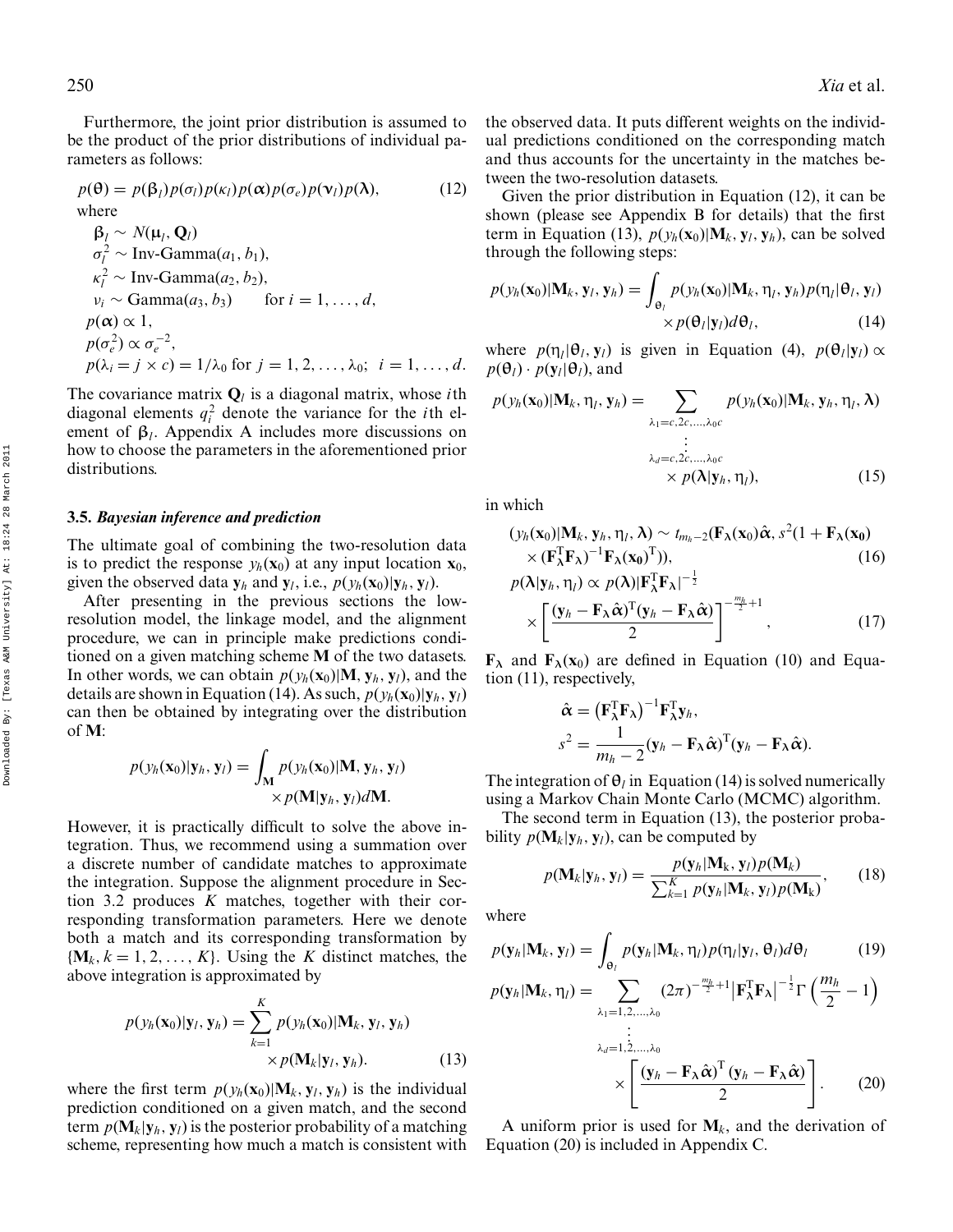

**Fig. 6.** Procedure to generate two-resolution data.

#### **4. Illustrative examples**

This section presents two examples: the first example simulates two datasets of different resolutions obtained from three circular features, respectively; the second example uses measurements of a milled sinewave surface from a CMM and an OCMM as illustrated in Fig. 1. Throughout this section, the values of physical quantities are expressed in millimeters unless otherwise indicated.

#### **4.1.** *Circular features*

Circular features manufactured by turning processes are simulated using the formula proposed in Desta *et al*. (2003):

$$
u = u_1 + (r + A_1 \sin(4\tau) + A_2 \cos(3\tau) + A_3 \sin(7\tau) + A_4 \cos(10\tau) + \xi \cos \tau,
$$
 (21)

$$
v = v_1 + (r + A_1 \sin(4\tau) + A_2 \cos(3\tau) + A_3 \sin(7\tau) + A_4 \cos(10\tau) + \xi \sin \tau,
$$
 (22)

where  $A_1 \sin(4\tau) + A_2 \cos(3\tau) + A_3 \sin(7\tau) + A_4 \cos(10\tau)$ represents the low-frequency manufacturing errors showing some systematic pattern;  $\xi$  represents the highfrequency, random manufacturing errors; and the other notations follow those in Fig. 3.

In the simulation,  $(u_1, v_1)$  is set to be  $(0.05, 0.02)$ , and the values are chosen to be within the typical range of the soft-fixturing errors.  $A_1$ ,  $A_2$ ,  $A_3$ , and  $A_4$  are chosen to be 0.03, −0.02, −0.01, and −0.008, respectively, to reflect typical manufacturing errors of a turning process (Groover, 2004, p. 85). A standard deviation of 0.002 is chosen for  $\xi$ , according to the roughness level of a turning process (Groover, 2004, p. 86). In other words,  $\xi$  is simulated by  $N(0, 4 \times 10^{-6}).$ 

Three circular features are simulated using Equations (21) and (22) with radius  $r = 41, 100,$  and 150, respectively. Each of these simulated circles is treated as a true surface to be measured.

The high-resolution data are taken to be scattered over the surface, but each of them can be very close to the true surface. Thus *mh* data points are first sampled from the simulated surface via a Latin hypercube sampling. Then independent random noises  $\epsilon_h$  of variance of  $1 \times 10^{-6}$  (i.e., a standard deviation of 1  $\mu$ m) are added to them.

The low-resolution data are usually the averages of the surface coordinates in a spatial neighborhood within which a low-resolution device cannot distinguish distinct points. To simulate a device of resolution roughly 30  $\mu$ m, a 30  $\times$  30  $\mu$ m moving window is first used to smooth the simulated surface. A dense sample of  $m_l$  data points is then obtained, equally spaced over the entire surface. Then, independent random noises of variance of  $9 \times 10^{-6}$  (i.e., with a standard deviation of 3  $\mu$ m) are added. Since lowresolution data may be misaligned from high-resolution data, a rigid-body transformation is also performed to the low-resolution data. The simulation procedure is summarized in Fig. 6, and the amounts of high- and low-resolution data are listed in Table 1.

The proposed Bayesian hierarchical model predicts the surface coordinates at locations where only low-resolution data are available. The resulting predictions are compared with three alternative approaches: the low-resolution data, the predictions using the high-resolution data alone (also based on a GP model), and the predictions using a multiresolution GP model that does not address the misalignment problem. For the last one, we use the tgp package for <sup>R</sup> (Gramacy and Taddy, 2008) which is close to the Kennedy– O'Hagan method (Kennedy and O'Hagan, 2000). Since this is a simulation study, the true circular surface is known. The predicted surface from each method is compared with the true circular surface. Table 1 lists the Mean Squared Errors (MSE) of predictions, which are calculated by averaging the squared errors between the predicted and true surfaces over the different input locations.

As Table 1 shows, the proposed Bayesian hierarchical model (in the fifth column) outperforms all the other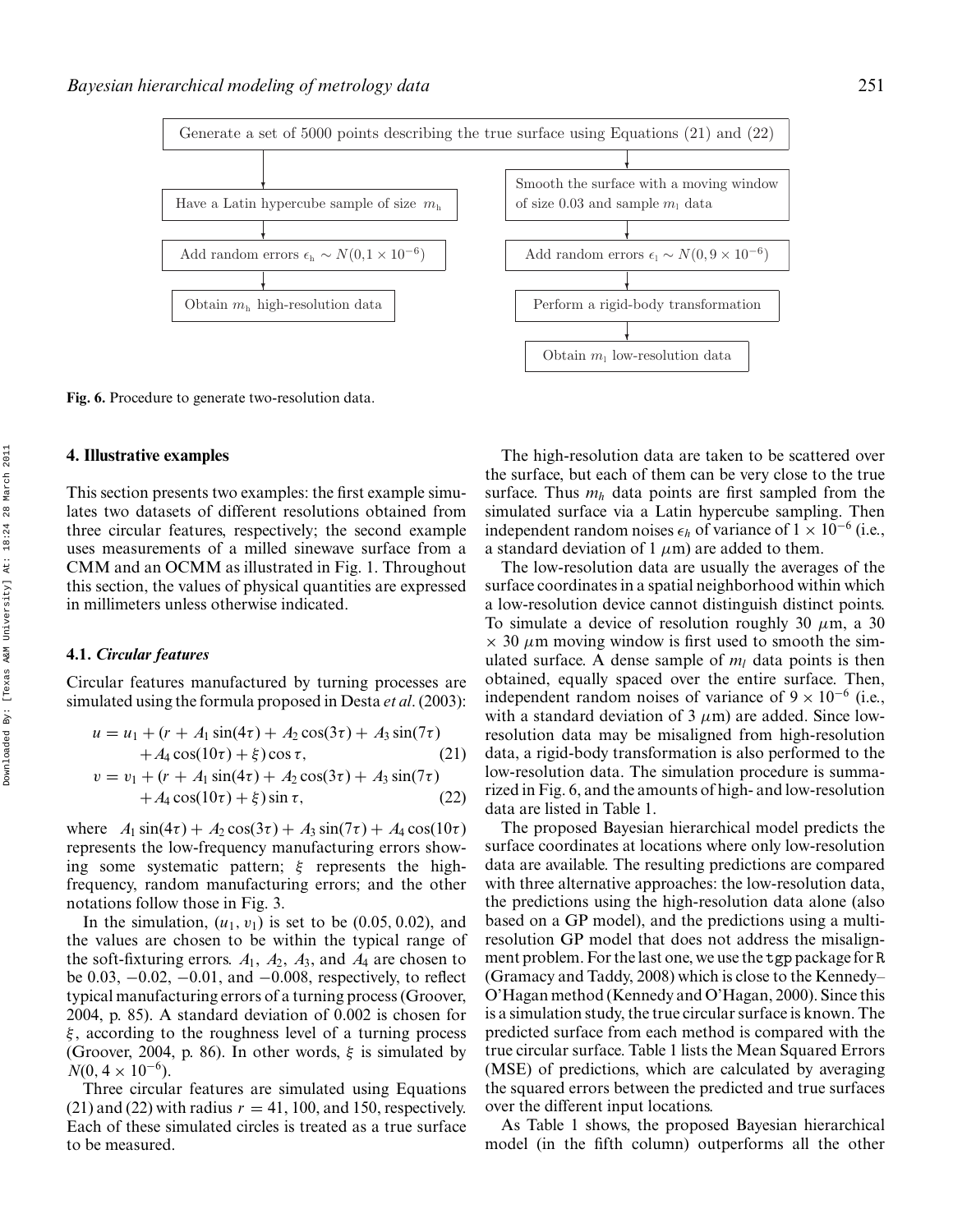|        | Data amount<br>$(m_h/m_l)$ | Predicted             |                            |                                                                        |                                                                        |  |
|--------|----------------------------|-----------------------|----------------------------|------------------------------------------------------------------------|------------------------------------------------------------------------|--|
| Radius |                            | Low-resolution        | Using high-resolution data | Using two-resolution data<br>and the proposed method<br>(data aligned) | Using two-resolution data<br>and the tgp package<br>(data not aligned) |  |
| 41     | 20/500                     | $3.83 \times 10^{-5}$ | $6.47 \times 10^{-4}$      | $9.84 \times 10^{-6}$                                                  | $5.35 \times 10^{-4}$                                                  |  |
| 100    | 20/1021                    | $3.74 \times 10^{-5}$ | $1.11 \times 10^{-3}$      | $1.09 \times 10^{-5}$                                                  | $1.98 \times 10^{-3}$                                                  |  |
| 150    | 20/1013                    | $3.84 \times 10^{-5}$ | $1.76 \times 10^{-3}$      | $1.81 \times 10^{-5}$                                                  | $2.19 \times 10^{-3}$                                                  |  |

**Table 1.** Evaluation of prediction (MSE in mm<sup>2</sup>) accuracy for a circular surface

alternatives. For the three simulated circular features, the integrated prediction improves (in terms of the MSE values) over the observed low-resolution data by 74.31%, 70.86%, and 52.86%, respectively. We also observe that the predictions using the high-resolution data alone perform worse than the low-resolution data. We believe that this is because the amount of high-resolution data is insufficient to allow good predictions. The last column has the predictions from using the tgp package, which does not align the data of different resolutions. When the two-resolution data are not aligned, the low-resolution data either contribute little to the combined prediction or mislead the integrated predictions. Thus, the tgp package performs worse than the proposed method. This result suggests the importance of addressing the misalignment problem when combining the multi-resolution data for prediction.

#### **4.2.** *Sinewave surface*

We have a manufactured part of size  $101 \times 101 \times 51$  and its top surface is milled to be in a sinewave shape. The nominal geometry is  $w = \varphi_1 \sin(2\pi (\varphi_2 + u)/\varphi_3)$  where  $\varphi =$ 

 $(\varphi_1, \varphi_2, \varphi_3)$  are the dimension parameters, and  $\varphi_1$ ,  $\varphi_2$  and  $\varphi_3$  are called the amplitude, the phase, and the wavelength, respectively.

Two metrology devices are used to measure the sinewave surface: the CMM is a Sheffield Discovery II D-8 with a TB 20 touch probe; the OCMM is a LDI Surveyor DS-2020 with a RPS 150 laser unit. The CMM has a resolution of roughly 5  $\mu$ m, whereas the OCMM has a resolution of about 50  $\mu$ m. Even though this CMM does not have a resolution as high as many used in precision engineering, it serves as the high-resolution device in this particular pair. Moreover, the CMM and the OCMM have their own measuring platforms so that the part is repositioned while being measured on the second machine.

When measuring with the OCMM, it results in a lowresolution dataset of  $m_l = 1560$  (i.e.,  $40 \times 39$ ) points, which are evenly spaced over the surface with approximately 2.54  $\mu$ m inter-point distance in both  $u$  and  $v$  axes; see Fig. 7. The CMM measures the same surface and obtains a high-resolution dataset of also 1560 points. A large portion of the 1560 high-resolution data points, after removing those *mh* points used for model building, is reserved as the



**Fig. 7.** Three-dimensional view of the low-resolution data, illustrating the sinewave surface.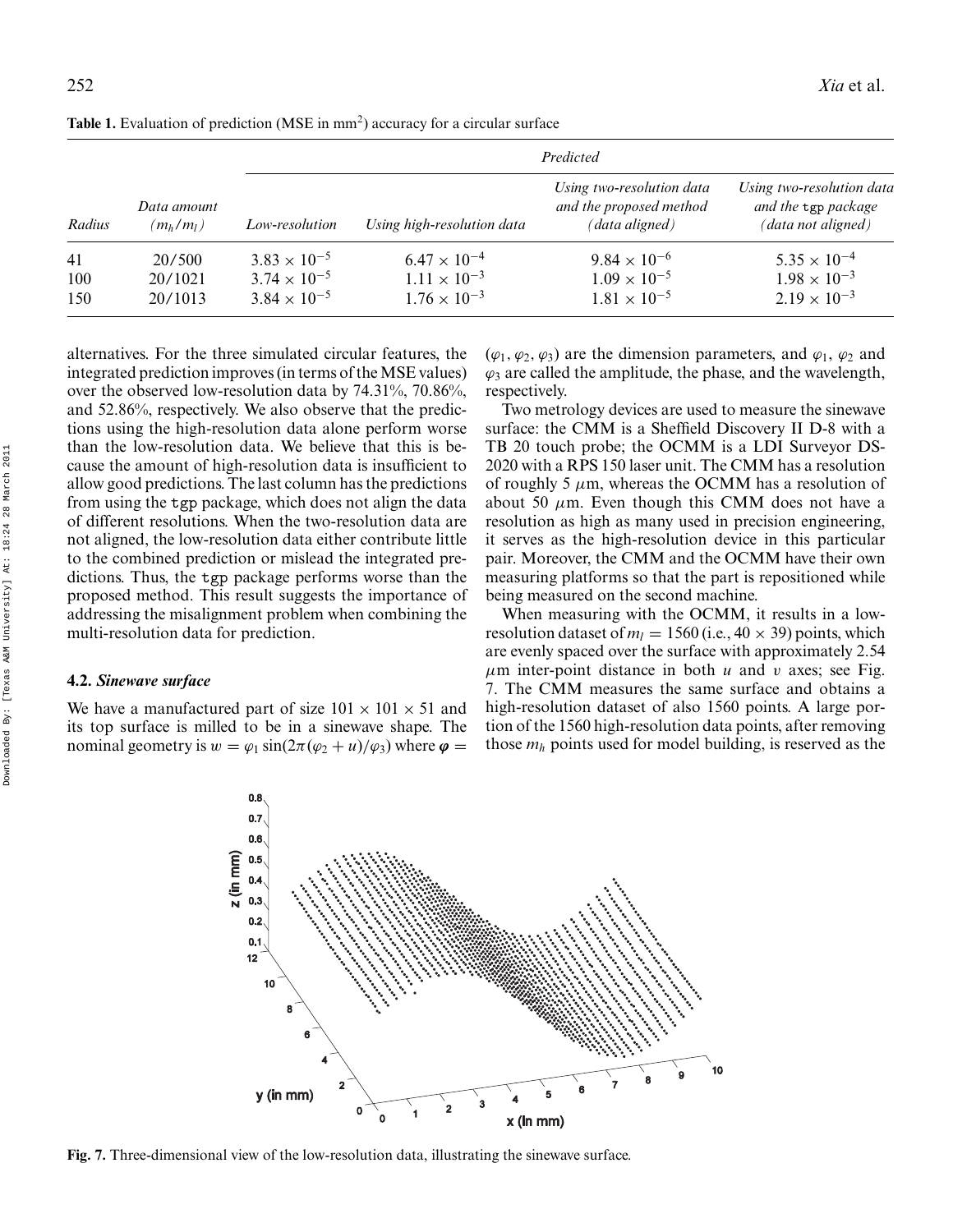

**Fig. 8.** Integrated prediction reduces bias and uncertainty.

representation of the "true" surface and will be used as a benchmark for assessing the prediction quality.

Consider two cases where the high-resolution observations are of size  $m_h = 20$  and 40, respectively. These observations are chosen via Latin hypercube sampling from the 1560 high-resolution data. For each case, the proposed Bayesian hierarchical model is used to make a prediction combining the *mh* high-resolution observations and the  $m_l = 1560$  low-resolution observations.

The position and orientation of the part on a metrology measuring platform are unknown. It may be different from its nominal position by translation **t** and rotation **H**. For this reason, the coordinates of a point on the dashed-line geometry  $\mathbf{f}(\cdot, \boldsymbol{\beta}_l)$  is  $\mathbf{H} \cdot (u_i, v_i, w_i)^{\mathrm{T}} + \mathbf{t}$ , where  $(u_i, v_i, w_i)$  is a point on the nominal geometry, satisfying the constraint  $w_i = \varphi_1 \sin(2\pi (\varphi_2 + u_i)/\varphi_3).$ 

As in the simulated examples, the proposed Bayesian hierarchical model is used to predict the part surface at locations where only the low-resolution data are available. The predictions using the proposed method are compared with the observed low-resolution data, the predictions using the  $m_h$  (=20 or 40) high-resolution data alone, and the predictions using the tgp package.

Figure 8 shows the prediction results for one location on the part to illustrate the benefit of combining the multiresolution information. In Fig. 8, the "true" value (i.e., the black solid line) is actually a reserved high-resolution measurement. The gray solid curve represents the integrated predictive distribution using the proposed multi-resolution method, and the gray line in the middle is the predicted median. The dashed-dotted line represents the observed lowresolution data. For this particular point, the integrated prediction almost coincides with the true value and is an improvement on the low-resolution data. The dashed line and the dashed curve denote the predicted median and the predictive distribution using the *mh* high-resolution observations. It is clear that the predictive distribution using the multi-resolution data results in a much narrower distribution (i.e., a smaller uncertainty) than the prediction distribution using the high-resolution data alone. In summary, the integrated prediction produces the best prediction, less biased (in terms of the distance between the predictive median and the true value) and with reduced uncertainty.

If the two-resolution datasets are combined to make predictions without properly aligning the datasets, they may not produce the desired benefit. Still using the prediction on the above chosen location, Fig. 9 compares the predictive distribution between the proposed method and the multiresolution GP method in the tgp package. The proposed method achieves a significantly better prediction than the tgp package.

We use all of the aforementioned methods to make predictions over the product surface and compare the predictions with the reserved high-resolution data. Table 2 summarizes the MSE values of the predictions. The results confirm the understanding garnered from the simulated example. For both high-resolution data sizes  $(m_h =$ 20 or 40), the proposed Bayesian hierarchical model shows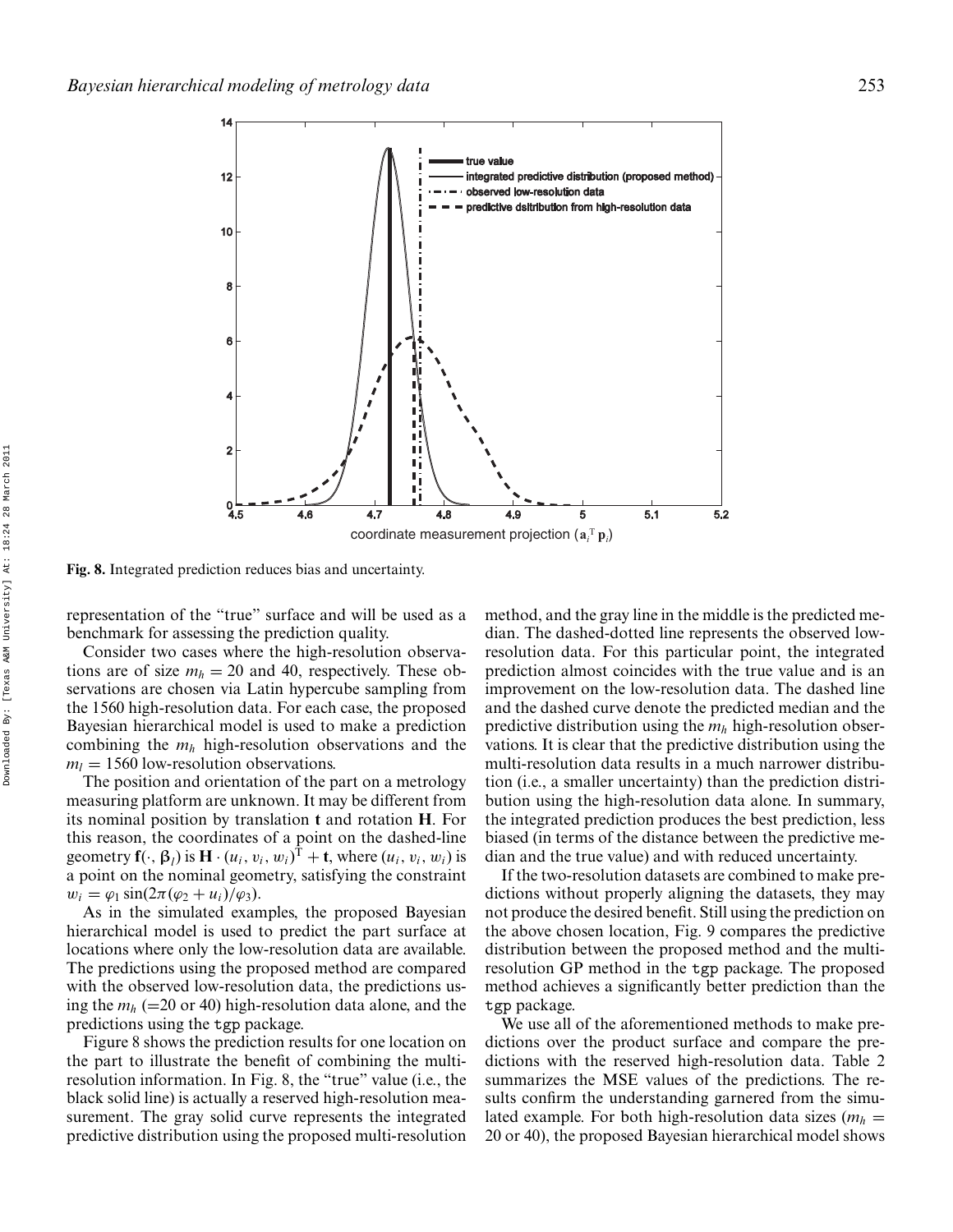|                            |                                                | Predicted                                      |                                                                        |                                                                        |  |
|----------------------------|------------------------------------------------|------------------------------------------------|------------------------------------------------------------------------|------------------------------------------------------------------------|--|
| Data amount<br>$(m_h/m_l)$ | Low-resolution                                 | Using high-resolution data                     | Using two-resolution data<br>and the proposed method<br>(data aligned) | Using two-resolution data<br>and the tgp package<br>(data not aligned) |  |
| 20/1560<br>40/1560         | $1.18 \times 10^{-3}$<br>$1.05 \times 10^{-3}$ | $1.04 \times 10^{-2}$<br>$2.44 \times 10^{-3}$ | $7.85 \times 10^{-4}$<br>$6.10 \times 10^{-4}$                         | $3.24 \times 10^{-2}$<br>$3.60 \times 10^{-3}$                         |  |

Table 2. Comparison of the predictions (MSE in mm<sup>2</sup>) for the sinewave surface

significant improvements from using the low-resolution observations. When  $m_h = 20$  and  $m_l = 1560$ , the proposed method improves the prediction of low-resolution data by 25.24%. When  $m_h = 40$  and  $m_l = 1560$ , the proposed method improves the prediction of low-resolution data by 30.86%.When the number of high-resolution data increases from 20 to 40, the prediction using the proposed Bayesian hierarchical method improves. The improvement, however, is not proportional to the increase in the amount of highresolution data. Studying what is the most beneficial data ratio between the low- and high-resolution data is worth further exploration.

Recall that a discrete uniform distribution  $U(1, \lambda_0)$  is assigned as the prior distribution of the kernel width *λ*. In this example, we choose  $\lambda_0 = 30$  and  $c = 2.54$ , the average inter-point distance in the low-resolution data. Figure 10 shows the marginal posterior distributions of the kernel widths in the *u*- and v-axes, respectively. The kernel width along the *u*-axis  $\lambda_1$  is 2.54, suggesting that only the nearest low-resolution data point in the *u*-direction has a strong connection with each high-resolution data point. For the *v*-axis, the kernel width  $\lambda_2$  of 7.62 has the highest probability, and the probabilities at the 11 kernel widths have a noticeable non-zero mass. This makes good sense for the sinewave surface in Fig. 1, which is easier to align along the *u*-direction than along the v-direction because of a much larger surface slope in the *u*-axis than in the v-axis.

The Bayesian hierarchical method assigns posterior weights to different kernel widths according to how much they are consistent with the data. As shown in Fig. 10, the kernel widths greater than 27.94 (or 11 inter-point distances) barely have any posterior weight and will not contribute much to the posterior inference in this application. This is not a surprise because after all the alignment efforts, the remaining misalignment is presumed to be small. This implies that one can choose a big upper bound  $\lambda_0$  so that



**Fig. 9.** Integrated prediction using misaligned data could lead to worse results.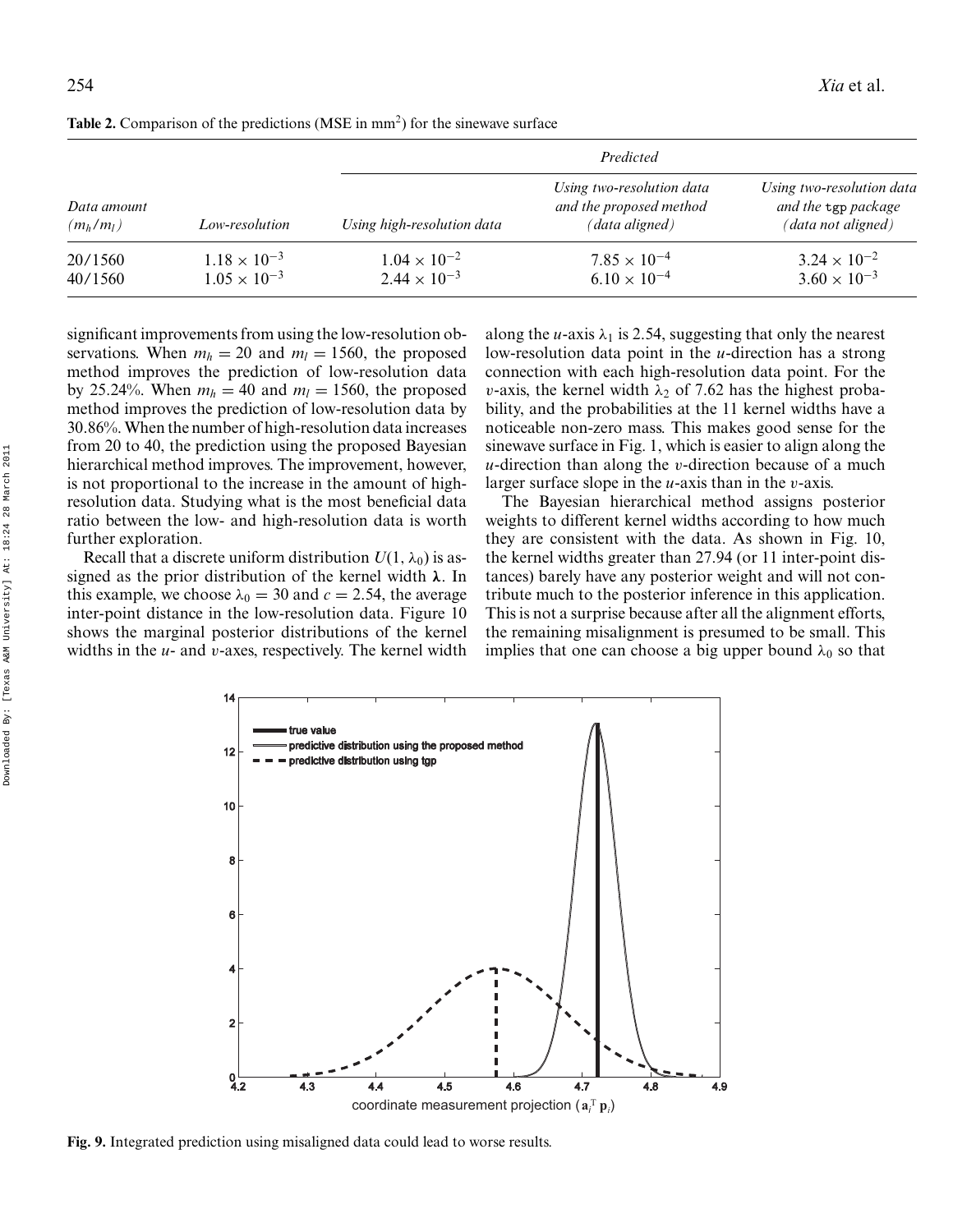|            |                        | 0.75                   | 0.5                    | 0.25                   | 0.I                    |  |  |
|------------|------------------------|------------------------|------------------------|------------------------|------------------------|--|--|
| <b>MSE</b> | $7.853 \times 10^{-4}$ | $7.782 \times 10^{-4}$ | $7.772 \times 10^{-4}$ | $7.818 \times 10^{-4}$ | $7.822 \times 10^{-4}$ |  |  |

**Table 3.** Sensitivity analysis of the choices of  $c$  ( $c = i \times 2.54$  mn).

the posterior inference of the prediction is not sensitive to the prior choice for  $\lambda$ . In this example where  $\lambda_0$  is chosen to be 30 (i.e., the kernel width is 76.20), much greater than 11, we believe that the posterior inference on *λ* largely reflects the information from the data.

We also conducted a sensitivity analysis of the integrated predictions under different increments of  $c$  (using  $m_h = 20$ and  $m_l = 1560$ ). The results are summarized in Table 3. It shows that the integrated predictions are insensitive to the value of *c* when *c* takes a value less than or equal to the average inter-point distance of the low-resolution data.

### **5. Concluding remarks**

We present a Bayesian hierarchical model for combining misaligned two-resolution metrology measurements for the purpose of predicting a product surface. The current model is not a fully Bayesian model because a heuristic matching and alignment algorithm is used for finding the set of the consistent matches. Our final prediction is approximated by averaging over the set of consistent matches. A fully Bayesian approach needs the development of a Bayesian alignment model. Green and Mardia (2006) developed a Bayesian alignment model for a different problem but its application to the metrology problem does not appear straightforward. Several critical issues still remain to be solved, including the effectiveness and efficiency of solving the Bayesian alignment model and the integration of the alignment model with the other models into a Bayesian hierarchical modeling framework.

In the current study, we only used data evenly spaced over the entire product surface. The evenly spaced measurements are readily achievable using today's metrology technology. We also expect that our method does not heavily rely on the data being evenly spaced. Nevertheless, we acknowledge that it is possible to have unevenly spaced lowresolution data from scanning a high-curvature feature of



**Fig. 10.** Marginal posterior distributions of the kernel widths in the *u*-axis and v-axis.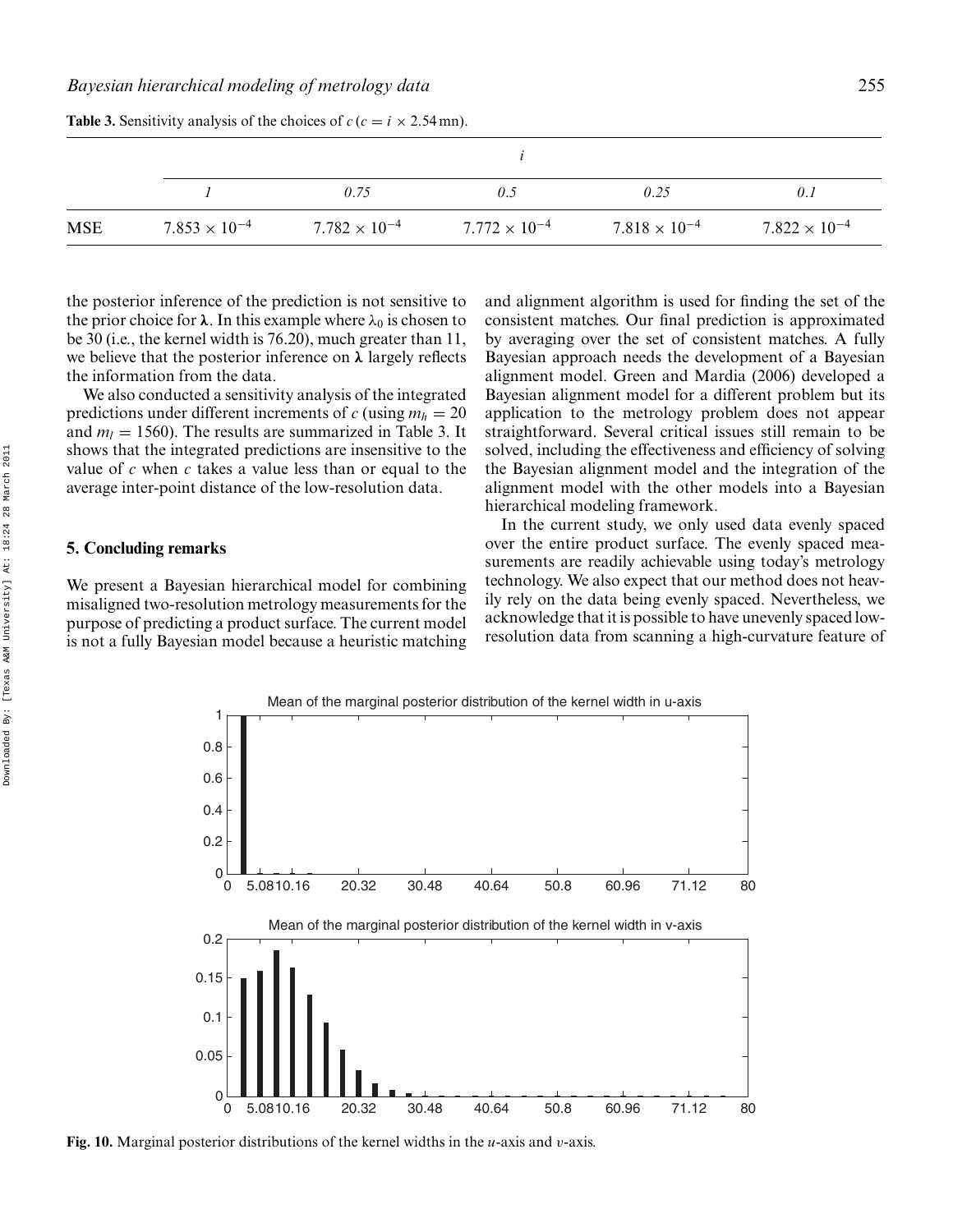If the high-resolution data do not cover the same surface area as the low-resolution data, the matching results may become trapped in local minima, leading to an incorrect coordinate transformation and poor alignment. Thus, if engineers are concerned about fully utilizing the information in the two datasets that requires a good alignment, they should plan for it during the data collection stage, in order to ensure that both datasets cover the whole workpiece surface.

Our study uses a univariate response model, which was first developed by Hulting (1995, 1997). Using this univariate response leads to a univariate GP model for the lowresolution data. Recently, progress has been made to extend GP modeling to multivariate cases; for example, Ankenman *et al*. (2010), Santner *et al.* (2003), and Wackernage (2003). However, a multivariate GP model for metrology applications is not yet available. Since projecting the multivariate measurements  $\mathbf{a}_i$  onto the approaching direction  $\mathbf{p}_i$  might introduce additional deviations, it is worthwhile to explore the benefit of having a multivariate GP model for handling **a***<sup>i</sup>* directly.

The effectiveness of the integrated prediction depends on the data ratio in the multi-resolution datasets as well as on the resolution ratio of the metrology devices. The sinewave example shows that when the amount of high-resolution data is doubled (i.e., the cost of measurement is almost doubled), the prediction errors are far from being halved. Studying how to produce the most cost-effective benefit in combining multi-resolution data for prediction merits further exploration as well.

#### **References**

- Ankenman, B., Nelson, B.L. and Staum, J. (2010) Stochastic kriging for simulation metamodeling. *Operations Research*, **58**(2), 371–382.
- Brown, L. (1992) A survey of image registration techniques. *ACM Computing Surveys*, **24**, 326–376.
- Carbone, V., Carocci, M., Savio, E., Sansoni, G. and Chiffre, L. (2001) Combination of a vision system and a coordinate measuring machine for the reverse engineering of freeform surfaces. *International Journal of Advanced Manufacturing Technology*, **17**, 263–271.
- Cheesman, P., Kanefsky, B., Kraft, R., Stutz, J. and Hanson, R. (1996) Super-resolved surface reconstruction from multiple images, in *Maximum Entropy and Bayesian Methods*, Heidberg, G.R. (ed.), Kluwer, Amesterdam, The Netherlands, pp. 293–308.
- Chen, L. and Lin, G. (1997) A vision-aided reverse engineering approach to reconstructing free-form surfaces. *Robotics and Computer-Integrated Manufacturing*, **13**, 323–336.
- Desta, M., Feng, H. and OuYang, D. (2003) Characterization of general systematic form errors for circular features. *International Journal of Machine Tools and Manufacture*, **43**, 1069–1078.
- Dryden, I. and Mardia, K. (1998) *Statistical Shape Analysis*, John Wiley & Sons, Hoboken, NJ.
- Ferreira, M., Higdon, D. and Lee, H. (2005) Multi-scale random field models. ISDS Discussion Paper 05-02, available at http://ftp.stat.duke.edu/WorkingPapers/05-02.html (accessed January 3, 2011).
- Gelman, A., Carlin, J., Stein, H. and Rubin, D. (2003) *Bayesian Data Analysis*, Chapman & Hall/CRC, Boca Raton, FL.
- Gotway, C. and Young, L. (2002) Combining incompatible spatial data. *Journal of the American Statistical Association*, **97**, 632– 648.
- Gramacy, R. and Taddy, M. (2008) The tgp Package, available at http://www.ams.ucsc.edu/ rbgrammacy/tgp.html (accessed January 3, 2011).
- Green, P. and Mardia, K. (2006) Bayesian alignment using hierarchical models, with applications in protein bioinformatics. *Biometrika*, **93**, 235–254.
- Groover, M. (2004) *Fundamentals of Modern Manufacturing—Materials, Processes and Systems*, John Wiley & Sons, New York, NY.
- Higdon, D., Kennedy, M., Cavendish, J., Cafeo, J. and Ryne, R. (2004) Combining field data and computer simulations for calibration and prediction. *SIAM Journal of Scientific Computation*, **26**, 448– 446.
- Hulting, F. (1995) Comment: an industrial view of coordinate measurement data analysis. *Statistica Sinica*, **5**, 191–204.
- Hulting, F. (1997) Discussion: statistical issues in geometric feature inspection using coordinate measuring machines. *Technometrics*, **39**, 18–20.
- Kennedy, M. and O'Hagan, A. (2000) Predicting the output from a complex computer code when fast approximations are available. *Biometrica*, **87**, 1–13.
- Kennedy, M. and O'Hagan, A. (2001) Bayesian calibration of computer models. *Journal of the Royal Statistical Society, Series B* (*Statistical Methodology*), **63**, 425–464.
- Mitra, R. and Murthy, N. (1991) Elastic, maximal matching. *Pattern Recognition*, **24**, 747–753.
- Motavalli, S., Suharitdamrong, V. and Alrashdan, A. (1998) Design model generating for reverse engineering using multi-sensors. *IIE Transactions*, **30**, 357–366.
- Qian, Z., Seepersad, C., Joseph, R., Allen, J. and Wu, C.F.J. (2006) Building surrogate models with detailed and approximate simulations. *ASME, Journal of Mechanical Design*, **128**, 668– 677.
- Qian, Z. and Wu, C.F.J. (2008) Bayesian hierarchical modeling for integrating low-accuracy and high-accuracy experiments. *Technometrics*, **50**, 192–205.
- Ranade, S. and Rosenfeld, A. (1980) Point pattern matching by relaxation. *Pattern Recognition*, **12**, 269–275.
- Reese, S., Wilson, A., Hamada, M., Martz, H. and Ryan, K. (2004) Integrated analysis of computer and physical experiments. *Technometrics*, **46**, 153–164.
- Santner, T., Williams, B. and Notz, W. (2003) *The Design and Analysis of Computer Experiments*, Springer, New York, NY.
- Shen, T., Huang, J. and Menq, C. (2000) Multiple-sensor integration for rapid and high-precision coordinate metrology. *IEEE/ASME Transaction on Mechatronics*, **5**, 110–121.
- Ton, J. and Jain, A. (1989) Registering landsat images by point matching. *IEEE Transactions on Geoscience and Remote Sensing*, **27**, 642– 651.
- Wackernagel, H. (2003) *Multivariate Geostatistics: An Introduction with Applications*, third edition, Springer-Verlag, Berlin.
- Wikle, C. and Berliner, M. (2005) Combining information across spatial scales. *Technometrics*, **47**, 80–91.
- Xia, H., Ding, Y. and Wang, J. (2008) Gaussian process method for form error assessment using coordinate measurements. *IIE Transactions*, **40**, 931–946.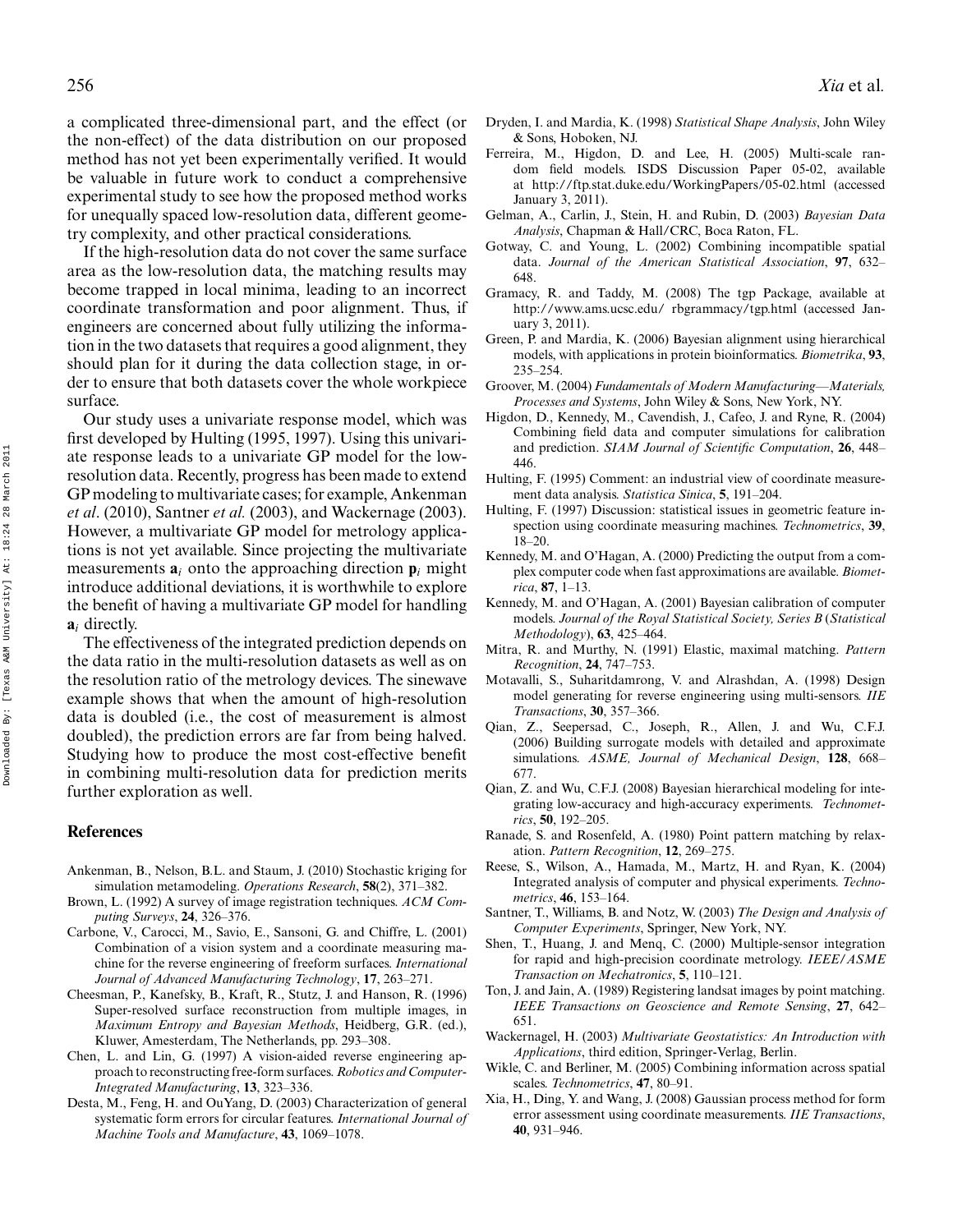Zitova, B. and Flusser, J. (2003) Image registration methods: a survey. *Image and Vision Computing*, **21**, 977–1000.

#### **Appendices**

#### **Appendix A: Choosing parameters for Bayesian priors**

This section provides additional thoughts on how to choose the parameters for the prior distributions. The  $\beta$ <sup>*l*</sup> includes the parameters accounting for a part's actual location (on a measuring platform) and dimension. In Fig. 3, the dashedline geometry  $f(\cdot, \beta)$  deviates slightly in location from the nominal geometry. The deviation is small due to the use of the soft-fixturing process. There is also some difference in dimensions between these two geometries, but it is small because a manufacturing process normally produces the required dimension with reasonable accuracy. By treating the location of the nominal geometry to be at the origin of the coordinate system, we can assign the mean component of the prior distribution of  $\beta_l$  as  $\mu_l = (0, \varphi^*)$ , where  $\varphi^*$ is the nominal dimensions of the part. The variance  $q_i^2$ can be determined from a crude least-squares estimation of the part's location as well as the typical manufacturing process capability (Groover, 2004, p. 85) causing variability in actual part's dimensions.

For the prior distribution of  $\sigma_l^2$  and  $\kappa_l^2$ , we choose  $\alpha_1 = \alpha_2 = 1$  and  $\beta_1 = \beta_2 = 1 \times 10^{-4}$  so that  $\sigma_l$  and  $\kappa_l$ mostly take values smaller than 0.2 mm (or 200  $\mu$ m), which is consistent with engineers' knowledge on the error magnitudes from the manufacturing processes and the metrology devices. Also, this prior distribution gives higher probabilities to the smaller values as they correspond to a better fit of the low-resolution data to the model. The prior chosen for each correlation parameter  $v_i$  is Gamma(0.01, 0.01), effectively a non-informative prior (Gelman *et al*., 2003).

#### **Appendix B: Proof of Equation (14)**

Recall that the model parameters are  $\theta = (\theta_l, \theta_h)$ . We express  $p(y_h(\mathbf{x}_0)|\mathbf{y}_l, \mathbf{y}_h)$  as

$$
p(y_h(\mathbf{x}_0)|\mathbf{M}_k, \mathbf{y}_l, \mathbf{y}_h) = \int_{\theta_l} \int_{\Theta_h} p(y_h(\mathbf{x}_0)|\mathbf{M}_k, \mathbf{y}_l, \mathbf{y}_h, \theta_l, \theta_h)
$$
  
\n
$$
\times p(\theta_l, \theta_h|\mathbf{M}_k, \mathbf{y}_l, \mathbf{y}_h) d\theta_h d\theta_l
$$
  
\n
$$
= \int_{\theta_l} \int_{\Theta_h} p(y_h(\mathbf{x}_0)|\mathbf{M}_k, \mathbf{y}_h, \eta_l, \theta_h)
$$
  
\n
$$
\times p(\theta_h|\mathbf{M}_k, \eta_l(\mathbf{X}_l), \mathbf{y}_h) d\theta_h
$$
  
\n
$$
\times p(\eta_l|\mathbf{y}_l, \theta_l) \times p(\theta_l|\mathbf{y}_l) d\theta_l
$$
  
\n
$$
= \int_{\Theta_l} p(y_h(\mathbf{x}_0)|\mathbf{M}_k, \mathbf{y}_h, \eta_l)
$$
  
\n
$$
\times p(\eta_l|\mathbf{M}_k, \mathbf{y}_l, \theta_l) p(\theta_l|\mathbf{y}_l) d\theta_l
$$
  
\n(A1)

where

$$
p(y_h(\mathbf{x}_0)|\mathbf{M}_k, \eta_l, \mathbf{y}_h) \equiv \int_{\Theta_h} p(y_h(\mathbf{x}_0)|\mathbf{M}_k, \mathbf{y}_h, \eta_l, \Theta_h)
$$
  
\n
$$
\times p(\Theta_h|\mathbf{M}_k, \eta_l, \mathbf{y}_h) d\Theta_h
$$
  
\n
$$
= \int_{\alpha, \sigma_e^2, \lambda} p(y_h(\mathbf{x}_0)|\mathbf{M}_k, \eta_l, \alpha, \sigma_e^2, \lambda)
$$
  
\n
$$
\times p(\alpha, \sigma_e^2, \lambda|\mathbf{M}_k, \eta_l, \mathbf{y}_h)
$$
  
\n
$$
\times d\alpha \, d\sigma_e^2 \, d\lambda
$$
  
\n
$$
= \int_{\lambda} \int_{\sigma_e^2, \alpha} p(y_h(\mathbf{x}_0)|\mathbf{M}_k, \eta_l, \alpha, \sigma_e^2, \lambda)
$$
  
\n
$$
\times p(\alpha, \sigma_e^2|\mathbf{M}_k, \lambda, \mathbf{y}_h, \eta_l) \, d\alpha \, d\sigma_e^2
$$
  
\n
$$
\times p(\lambda|\mathbf{M}_k, \eta_l, \mathbf{y}_h) d\lambda \qquad (A2)
$$

In order to get the expression of  $p(y_h(\mathbf{x}_0)|\mathbf{M}_k, \eta_l, \mathbf{y}_h)$ , perform the integration in (A2) in the following two steps:

(i) Integrate out  $\alpha$  and  $\sigma_e^2$ ;

(ii) Integrate out **λ**.

Step (i): integrate out  $\alpha$  and  $\sigma_e^2$ . We denote the inner integration in Equation (A2) by  $p(y_h(\mathbf{x}_0)|\mathbf{M}_k, \mathbf{y}_h, \eta_l, \lambda)$ , that is,

$$
p(y_h(\mathbf{x}_0)|\mathbf{M}_k, \mathbf{y}_h, \eta_l, \lambda) \equiv \int_{\sigma_e^2, \alpha} p(y_h(\mathbf{x}_0)|\mathbf{M}_k, \eta_l, \alpha, \sigma_e^2, \lambda)
$$
  
×  $p(\alpha, \sigma_e^2|\mathbf{M}_k, \lambda, \mathbf{y}_h, \eta_l) d\alpha d\sigma_e^2$   
 $\propto \int_{\sigma_e^2, \alpha} p(y_h(\mathbf{x}_0)|\mathbf{M}_k, \eta_l, \alpha, \sigma_e^2, \lambda) p(\mathbf{y}_h|\mathbf{M}_k, \eta_l, \alpha, \sigma_e^2, \lambda)$   
×  $p(\alpha, \sigma_e^2) d\alpha d\sigma_e^2$ .

Given the kernel width  $\lambda$ , the linkage model can be considered as a linear regression model  $y_h = F_\lambda \alpha + \epsilon_h$ . Recall that  $\epsilon_h \sim N(0, \sigma_e^2 I)$ . Therefore,

$$
(\mathbf{y}_h|\mathbf{M}_k, \eta_l, \boldsymbol{\alpha}, \sigma_e^2, \boldsymbol{\lambda}) \sim N(\mathbf{F}_{\boldsymbol{\lambda}}\boldsymbol{\alpha}, \sigma_e^2\mathbf{I})
$$
  

$$
(\mathbf{y}_h(\mathbf{x}_0)|\mathbf{M}_k, \eta_l, \boldsymbol{\alpha}, \sigma_e^2, \boldsymbol{\lambda}) \sim N(\mathbf{F}_{\boldsymbol{\lambda}}(\mathbf{x}_0)\boldsymbol{\alpha}, \sigma_e^2)
$$

These are the same results as in Equations (10) and (11). Given that the prior distribution of  $\alpha$  and  $\sigma_e^2$  is  $p(\alpha, \sigma_e^2) \propto$  $\sigma_h^{-2}$ , Gelman *et al.* (2003, p. 359) stated that under this priors, the posterior predictive distribution of  $y_h(\mathbf{x}_0)$ , conditioned on the data and kernel width **λ**, is

$$
(y_h(\mathbf{x}_0)|\mathbf{M}_k, \mathbf{y}_h, \eta_l(\mathbf{X}_0), \lambda) \sim t_{m_h-2}(\mathbf{F}_{\lambda}(\mathbf{x}_0)\hat{\boldsymbol{\alpha}}, s^2(1 + \mathbf{F}_{\lambda}(\mathbf{x}_0)(\mathbf{F}_{\lambda}^T\mathbf{F}_{\lambda})^{-1}\mathbf{F}_{\lambda}(\mathbf{x}_0)^T)).
$$

where  $\hat{\alpha} = (\mathbf{F}_{\lambda}^{\mathrm{T}}\mathbf{F}_{\lambda})^{-1}\mathbf{F}_{\lambda}^{\mathrm{T}}\mathbf{y}_h$  and  $s^2 = \frac{1}{m_h-2}(\mathbf{y}_h - \mathbf{F}_{\lambda}\hat{\alpha})^{\mathrm{T}}(\mathbf{y}_h - \hat{\mathbf{y}})$  $\mathbf{F}_{\lambda} \hat{\boldsymbol{\alpha}}$ ). This is how Equation (14) is obtained. Consequently, after  $\alpha$  and  $\sigma_e^2$  are integrated out, Equation (A2) becomes

$$
p(y_h(\mathbf{x}_0)|\mathbf{M}_k, \eta_l, \mathbf{y}_h) = \int_{\lambda} p(y_h(\mathbf{x}_0)|\mathbf{M}_k, \mathbf{y}_h, \eta_l(\mathbf{X}_0), \lambda) \times p(\lambda|\mathbf{M}_k, \beta_l, \mathbf{y}_h) d\lambda.
$$
 (A3)

Step (ii), integrate out  $\lambda$ . Recall that  $\lambda$  has a discrete distribution. Thus, the integration in (A3) can be written as a